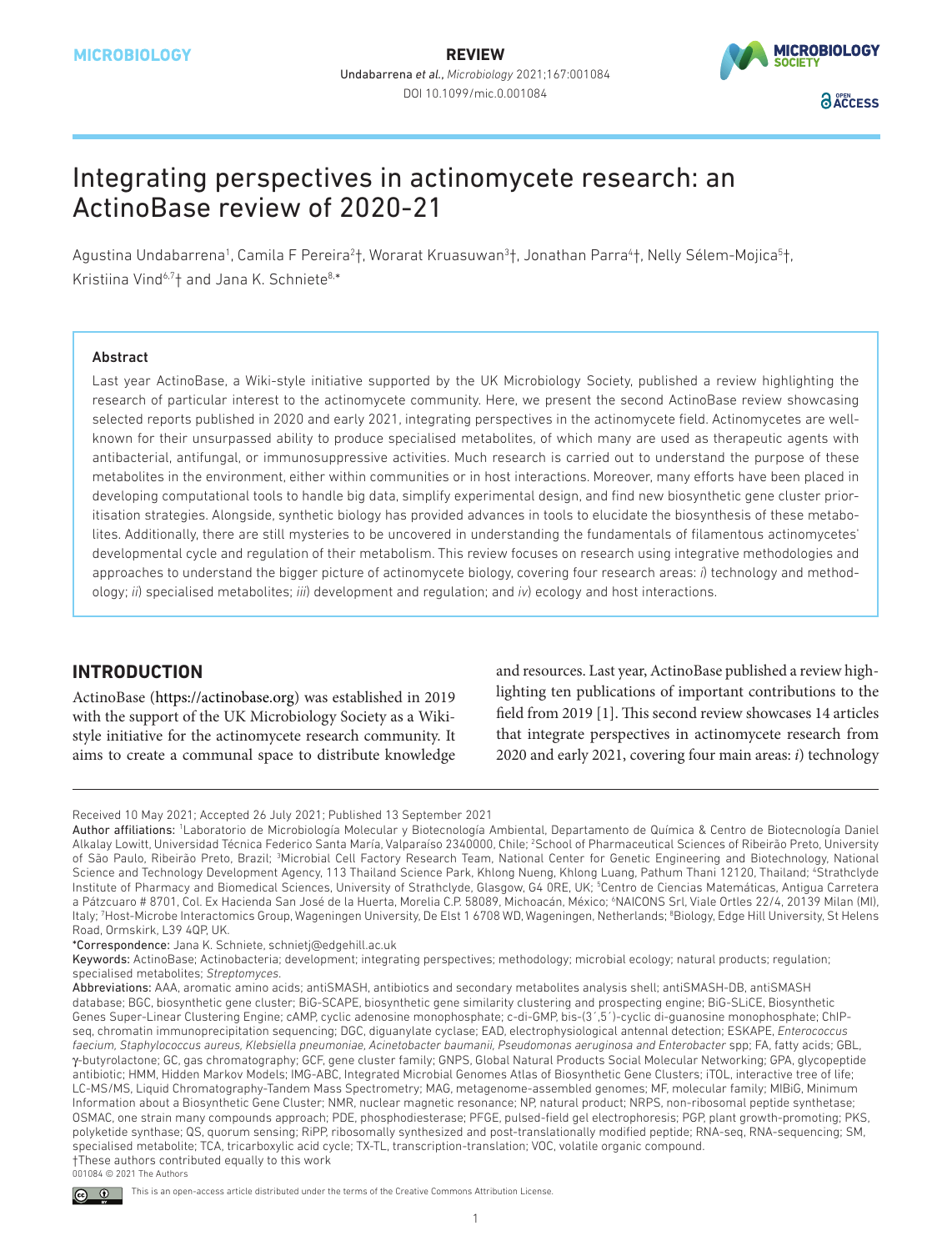

<span id="page-1-0"></span>Fig. 1. Integrating Perspectives in actinomycete research is accomplished by using a variety of different tools covering the four research areas: Development and Regulation (DR, blue); Specialised Metabolites (SM, orange); Technology and Methodology (TM, grey); and Ecology and Host Interactions (EH, yellow). The colour coding is based on selected publications covered in this review.

and methodology; *ii*) specialised metabolites; *iii*) development and regulation; and *iv*) ecology and host interactions ([Fig. 1\)](#page-1-0).

Actinobacteria are Gram-positive high GC content bacteria, with a diverse range of morphologies ranging from unicellular cocci or rods to multicellular filamentous hyphae and spore-forming organisms depending on their genera [\[2](#page-13-1)]. They are widely distributed across ecosystems, ubiquitous in soil and water habitats, and can live in symbiosis with higher eukaryotes [\[3\]](#page-13-2). A striking feature of actinomycetes is that they produce chemically diverse specialised metabolites (SMs). SMs are compounds not essential for maintenance and growth, but often play a critical role in interspecies interactions [\[4](#page-13-3)]. Additionally, many SMs are of therapeutical value [[5\]](#page-13-4), constituting a rich resource for drug discovery [[6](#page-13-5)]. SMs are often referred to as natural products (NPs) as well, this wider term encompasses any compound made by a living organism. Due to the current antimicrobial crisis, there is a need to improve the finding of novel antibiotics from actinomycetes, by developing advances in the detection/production pipeline, and applying integrative approaches to unveil SMs function [\[7](#page-13-6)]. For instance, SMs production in *Streptomyces* is linked to its life cycle [\[8–10\]](#page-13-7), highlighting the importance of understanding its complex developmental regulation [[11](#page-13-8)].

SMs are genetically encoded small molecules produced by a group of co-occurring genes referred to as biosynthetic gene clusters (BGCs), involved in synthesising one or more structurally-similar molecules [[5, 12](#page-13-4)]. The genomic era has opened a new roadmap for the study of BGCs with genome

mining as a prominent strategy to find candidates for novel bioactive compounds [[4, 13, 14\]](#page-13-3). This has allowed researchers to uncover thousands of new BGCs of different classes, including polyketides (PKs); non-ribosomal peptides (NRPs) [[15–18\]](#page-13-9); PK-NRP hybrid compounds; ribosomally synthesized and post-translationally modified peptides (RiPPs) such as lanthipeptides or thiopeptides [\[19–21](#page-13-10)]; and volatile organic compounds (VOCs) [\[22, 23\]](#page-13-11); among others [\[24–28\]](#page-13-12).

Although genomics has revealed key elements of SMs biosynthesis, there are still challenges to overcome. Their low production, the rediscovery of known compounds, and a general lack of understanding of the role of these compounds in nature, as well as the fact that many organisms remain unculturable [[29, 30](#page-13-13)]. Moreover, many computational tools for high-throughput data mining have been developed to support BGCs prioritisation and dereplication [[31](#page-13-14)]. Handling big data requires prioritisation to establish selection criteria for certain BGCs based on the specific research context [[32](#page-13-15)]. Dereplication is selecting a BGC based on its novelty, often achieved by comparing with databases such as Minimum Information about a Biosynthetic Gene Cluster (MIBiG) [[33, 34\]](#page-13-16).

Additionally, advances in synthetic biology have improved the genetic manipulation of actinomycetes, helping to characterize and functionally validate BGCs predictions [[35–37\]](#page-13-17). Furthermore, engineering BGCs has been crucial to unlocking their potential since most BGCs are silent or cryptic under controlled laboratory conditions [\[38](#page-13-18)]. Recent definitions for cryptic and silent BGCs describe cryptic as a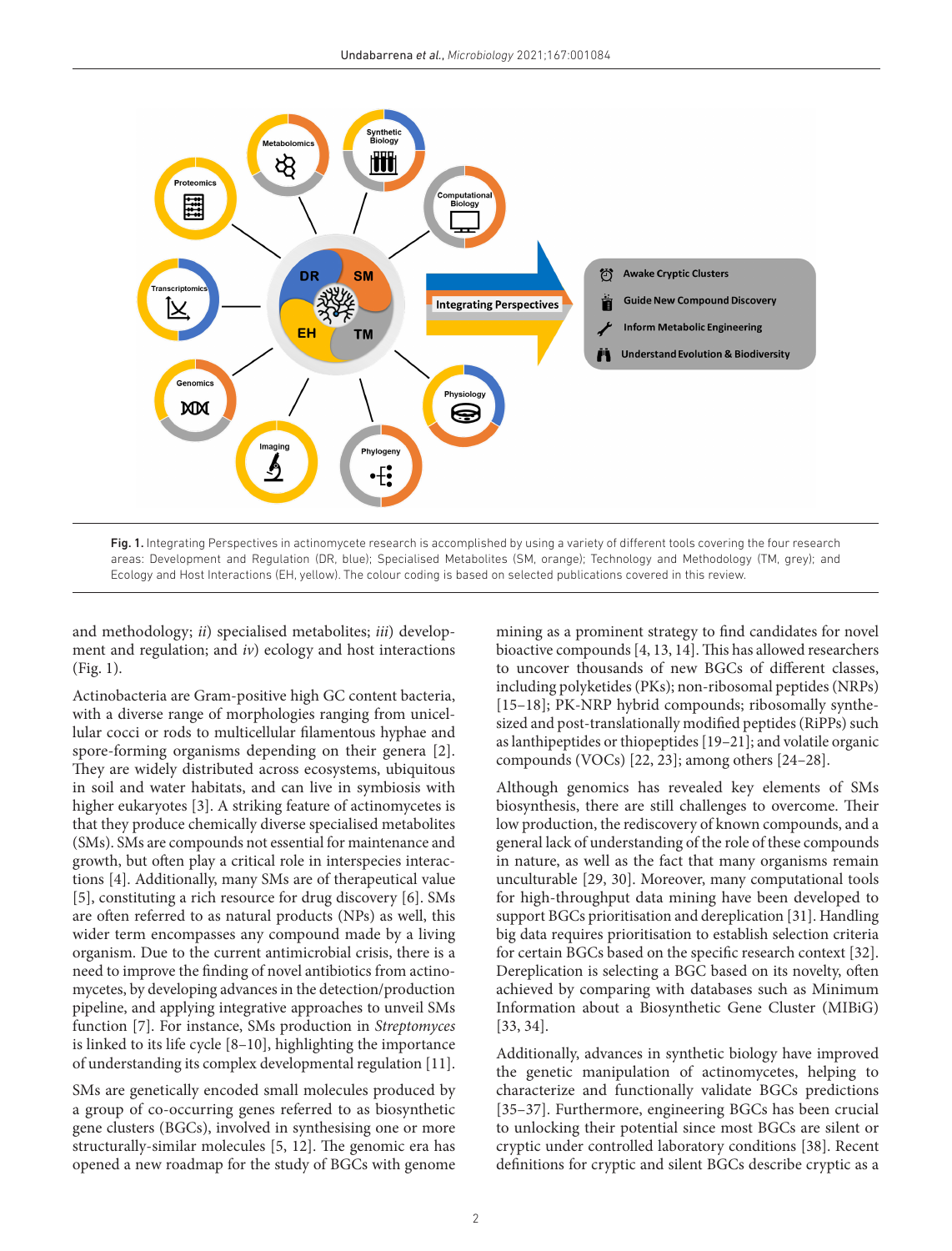BGC where the compound is unknown, but its biosynthesis is not; and silent as the compound is undetectable [[38](#page-13-18)]. In this context, understanding actinomycete relationships with the environment and other organisms is a crucial factor when searching for BGC elicitors, referred to as molecules or signals that can trigger the expression of a certain BGC [[11\]](#page-13-8).

Currently, integrative approaches are used to fill these knowledge gaps, which ultimately deepen our understanding of actinomycete biology. This trend is the central theme of this review, which highlights recent studies from 2020 and early 2021 that integrated genomic, metabolomic, transcriptomic, genetic engineering, and ecological data to provide significant insights in actinomycete research. ([Fig. 1\)](#page-1-0).

## **TECHNOLOGY AND METHODOLOGY**

Stagnation in the traditional SMs discovery pipeline has motivated researchers to develop novel strategies for compound discovery [[7\]](#page-13-6). The boost in sequencing has guided genomebased predictions of BGCs with tools such as antiSMASH for their classification, according to their core enzymes [[39](#page-13-19)]. Similarly, PRISM [\[40](#page-13-20)], BAGEL [[41\]](#page-13-21) or RiPPMiner [[42](#page-14-0)] are complementary mining tools, and a complete list is available here<http://wwwsecondarymetabolitesorg/mining/>. Development of community resources such as MIBiG repository have been essential for deposit functionally characterised BGCs data in a standardised manner [\[34\]](#page-13-22). A continuous challenge is to interpret BGCs in terms of their novelty and function, for which tools facilitating their comparison applied to large data sets have invigorated clinically relevant SMs discovery. Two of these recent tools, BiG-SCAPE [[43](#page-14-1)] and Global Natural Product Social Molecular Networking (GNPS) [[44](#page-14-2)], enable building of interactive similarity networks of BGCs and SMs, respectively. While grouping of BGCs is according to sequence similarity, the grouping of SMs is by mass spectrometry fragmentation patterns (MS/MS). In the past year, these tools have been expanded by the release of BiG-SLiCE [[8\]](#page-13-7), BiG-FAM [\[45](#page-14-3)] and Qemistree [[46](#page-14-4)], allowing further refinement of big data exploration, which we have selected to address in detail below. A comprehensive general review of the latest bioinformatics development is also offered in Medema (2021) [[47](#page-14-5)].

In parallel, the field has encountered important methodological advances in synthetic biology. This complementary approach is simplifying the experimental testing of the hypotheses derived from computational predictions. Actinomycetes are often hard to genetically manipulate: some exhibit low intrinsic recombination frequencies, are slow-growers, or fail to sporulate; thus, many efforts go to delivering or adapting new tools for their genetic manipulation [\[48\]](#page-14-6). Traditionally PCR based technologies such as ReDIRECT [\[49\]](#page-14-7) have been complemented or replaced by other methods such as the meganuclease I-SceI from *Saccharomyces cerevisiae* [[50\]](#page-14-8) for the use in novel and genetically uncharacterised actinomycetes; the adaptation of the CRISPR-Cas9 system through the development of pCRISPomyces [\[36](#page-13-23)]; and more recently to the CRISPR-BEST system [\[51\]](#page-14-9), which allows genome

manipulation without the introduction of a double-strand break, highlighted in last year's ActinoBase review [[1](#page-13-0)].

Another challenge in metabolic engineering is that engineered strains frequently become less fit due to unforeseen metabolic constraints and imbalances, necessitating individual and optimisation for each strain and heterologous cloned BGCs. Thus, the characterisation of new biosynthetic pathways becomes a very time consuming and laborious process when testing expression in different heterologous hosts. A detailed review focussing on synthetic biology advances in *Streptomyces* can be found at Breitling *et al*. [\[37\]](#page-13-24).

To have a toolbox of entirely synthetic systems controllable for each subclass of BGCs would allow a more streamlined screening of the large amount of cryptic and silent gene clusters that we observe in the *in silico* analyses [[52](#page-14-10)]. We have chosen to highlight two articles with important advances in these topics: an optimised cell-free transcription-translation one-pot reaction that circumvents heterologous hosts' incompatibility and bring us a step closer to the above-mentioned synthetic biology toolbox [[53\]](#page-14-11); and the combination of a quorum-sensing mechanism inside a CRISPRi circuit, allowing a dynamic metabolic engineering approach [[54](#page-14-12)].

## **BiG-SLiCE: A highly scalable tool maps the diversity of 1.2million biosynthetic gene clusters [**[8](#page-13-7)**]**

One approach to understanding the vast diversity and taxonomic distribution of BGCs is through their comparative study. Homologous BGCs are hypothesized to produce similar SMs, which can be grouped based on sequence similarity into gene cluster families (GCFs). The first tool to accomplish this was BiG-SCAPE which allowed calculation of pairwise distances between BGCs and mapped them onto interactive sequence similarity networks [[43\]](#page-14-1). However, the amount of computing power required by this algorithm was a drawback to scale up from thousands to millions of BGCs. To address this problem, BiG-SLiCE was developed [\[8](#page-13-7)]. In contrast to the detailed BiG-SCAPE classification, BiG-SLiCE manages big data by representing BGCs in the Euclidean space, grouping them in non-linear and non-pairwise fashion. In this way, this powerful clustering platform manages to roughly organise 1,225,071 BGCs from genomes and metagenome-assembled genomes (MAGs) in just ten days.

BiG-SLiCE operates by finding a set of 121,299 BGCs as centres of GCFs after the first round of clustering, assigning BGCs to its corresponding family by considering the minimal distance to these centroids. For centroids determination, BiG-SLiCE firstly encodes BGCs into a numerical vector capturing the presence of selected domains from a curated set of Hidden Markov Models (HMM) from the Pfam database [[53](#page-14-11)]. Subsequently, the BIRCH superlinear clustering algorithm is applied to these numerical vectors to define family profiles [\[55\]](#page-14-13), and the average vector of the cluster will be determined as the centroid. Centroids are then directed to the second round of clustering, using the K-mean algorithm to allow visualisation in a species tree [[56](#page-14-14)]. As a result, families are grouped into 500 bigger sets called bins. Afterwards, every BGC is mapped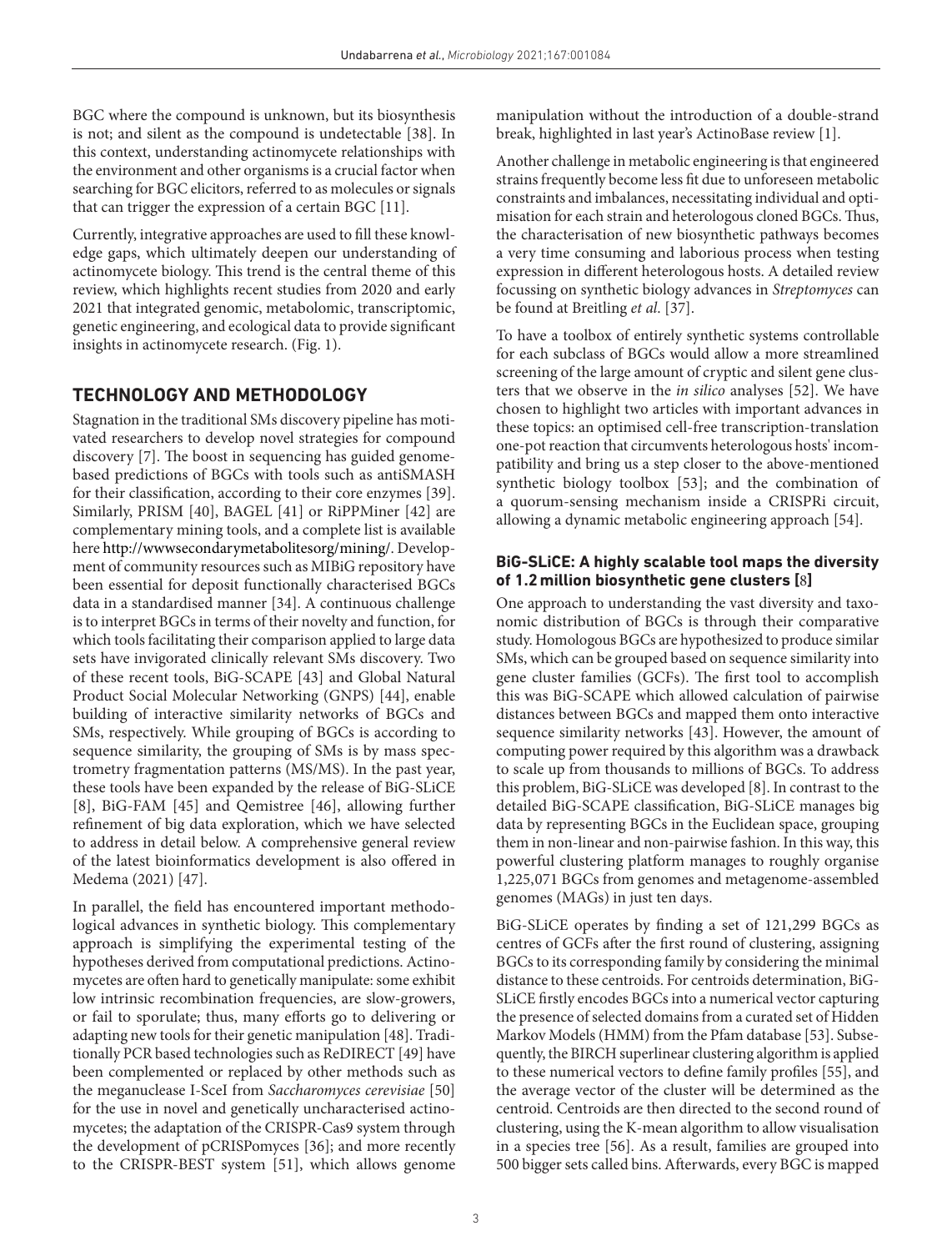to the closest centroid of these bins and are further classified. Finally, SQLite is used to store this data and allow new BGCs searches (<https://www.sqlite.org/index.html>), while R and python scripts are provided as visualisation tools.

For the first time, a global map of biosynthetic diversity was created thanks to BiG-SLiCE: 121,299 centroids from the first round of clustering were grouped into 500 bins, and finally, 1.2million BGCs were mapped onto these. The 500 bins are displayed in a hierarchical tree allowing exploration of their distribution across different taxa. While *Streptomyces* confirms its status among the genera with the greatest BGCs potential, other members of *Actinobacteria* and Ascomycota, Firmicutes, and Proteobacteria phyla also appear among those bearing important biosynthetic potential. BiG-SLiCE also estimates that only 3.7% of the GCFs are closely related to the characterised MIBiG BGCs, highlighting the unknown chemistry that remains uncovered. Another advantage of BiG-SLiCE is that it allows to rapidly locate a new BGC of interest via a simple search mode in the pre-calculated families stored in the BiG-FAM database.

Although BiG-SLiCE was developed to reveal the uncharted biosynthetic potential, it is based solely on antiSMASHpredicted BGCs, and a selection of biosynthetic Pfam domains was used for the construction of the GCFs models. Consequently, genomic vicinities predicted by other algorithms, or BGCs lacking the specifically selected domains, would be left out of the analysis. Hopefully, this will improve in the future. Moreover, due to gene content or sequence variation, each GCF may be subdivided into subsets of BGCs that produce different metabolites. The number of different products by family may differ as well as the genetic variation rate. A remaining challenge is to incorporate different thresholds to integrate each family, considering the chemical variation of its produced metabolites.

## **BiG-FAM: the biosynthetic gene cluster families database [**[45](#page-14-3)**]**

The increasing availability of BGCs data created the problem of understanding their diversity on a new computational scale. Specific BGCs databases, such as antiSMASH-DB [[57](#page-14-15)] and IMG-ABC [[58](#page-14-16)], can display similarity to the MIBiG repository. However, they do not consider a metric of distance to homologous BGCs conforming GCFs. Thus, there was a lack of a BGCs family database, now fulfilled by the development of BiG-FAM [\[45](#page-14-3)]. While BiG-SLiCE solved the problem of defining a metric and algorithm in feasible computational time that allow the classification of the millions of currently available BGCs into GCFs, the BiG-FAM database acts as a repository to display BiG-SLiCE results.

In BiG-FAM, SQL is used to provide fast searches (i.e. 0.5 s) from BiG-SLiCE pre-calculated families, while Python/R scripts and flask libraries (Python-based web framework) provide a user-friendly interface. BiG-FAM goes beyond a storage and consulting website, as it allows exploring taxonomic distributions by including a web-based query function for users to match their own antiSMASH predicted BGCs onto GCFs, which reveals the closest and distant relatives of the queried BGCs. Meaning that a BGC of interest, not included in the BiG-SLiCE calculation, could easily be situated in BiG-FAM families without the necessity of calculating the distance between the BGC of interest and every other BGC represented in BiG-FAM. Subsequently, BiG-SLiCE can calculate the closest centroid and finally, classify the BGC of interest into the corresponding family. Another advantage of BiG-FAM is that it includes functionally characterised BGCs from MIBiG, accessible by either using a taxonomy search or other filters of interest. The BiG-FAM result is displayed as an interactive platform by providing graphic visualisation of Pfam domains within each gene and creating a word cloud to show the abundance of these domains.

Authors showcase BiG-FAM with two examples. First, a ranthipeptide (i.e. radical non-α thioether containing peptides) RiPP BGCs diversity was explored, where ranthipeptide genetic neighbourhood and the precursors needed for its biosynthesis were discovered using a comparative visualisation. Secondly, BGCs assignment into GCFs from a newly sequenced *Streptomyces* strain was carried out, and the novelty of 'Region 15.1' BGC was explored by localizing its family. Using ClusterBlast, this BGC showed low levels of similarity against public databases, consistent with BiG-FAM results, which showed it as a singleton.

BiG-FAM allows similarity searches by adding of another layer of comparison, such as domain architecture, which can add knowledge into more distant BGCs relationships. It can explore homologous BGCs as families and furthermore, it can place BGC of interest within these families. BiG-FAM opens the door to address questions regarding the composition and variation within these families, and their analysis regarding conservation. Nevertheless, as BiG-FAM is not a BGC database, it does not provide BGC specific details, only family information. Pre-calculation and previous knowledge are required to define parameters such as the minimum set of domains that allow vectorization of BiG-SLiCE, and it can be a drawback when analysing underrepresented clades, such as Archaea, which genomes are one order of magnitude below other domains. Thus, results might be biased towards overrepresented groups.

An important issue that remains for future work is to understand how to apply these algorithms to other biological processes involving gene clusters, such as operons from central metabolism or unknown BGC classes. The ability to classify and map processes other than specialised metabolism in this way would increase our understanding of specialised metabolite producers. Additionally, metadata such as geographic or ecological distribution of the BGCs families could be incorporated into the database, as it could help answer evolutionary, genomic, and ecological questions regarding BGCs.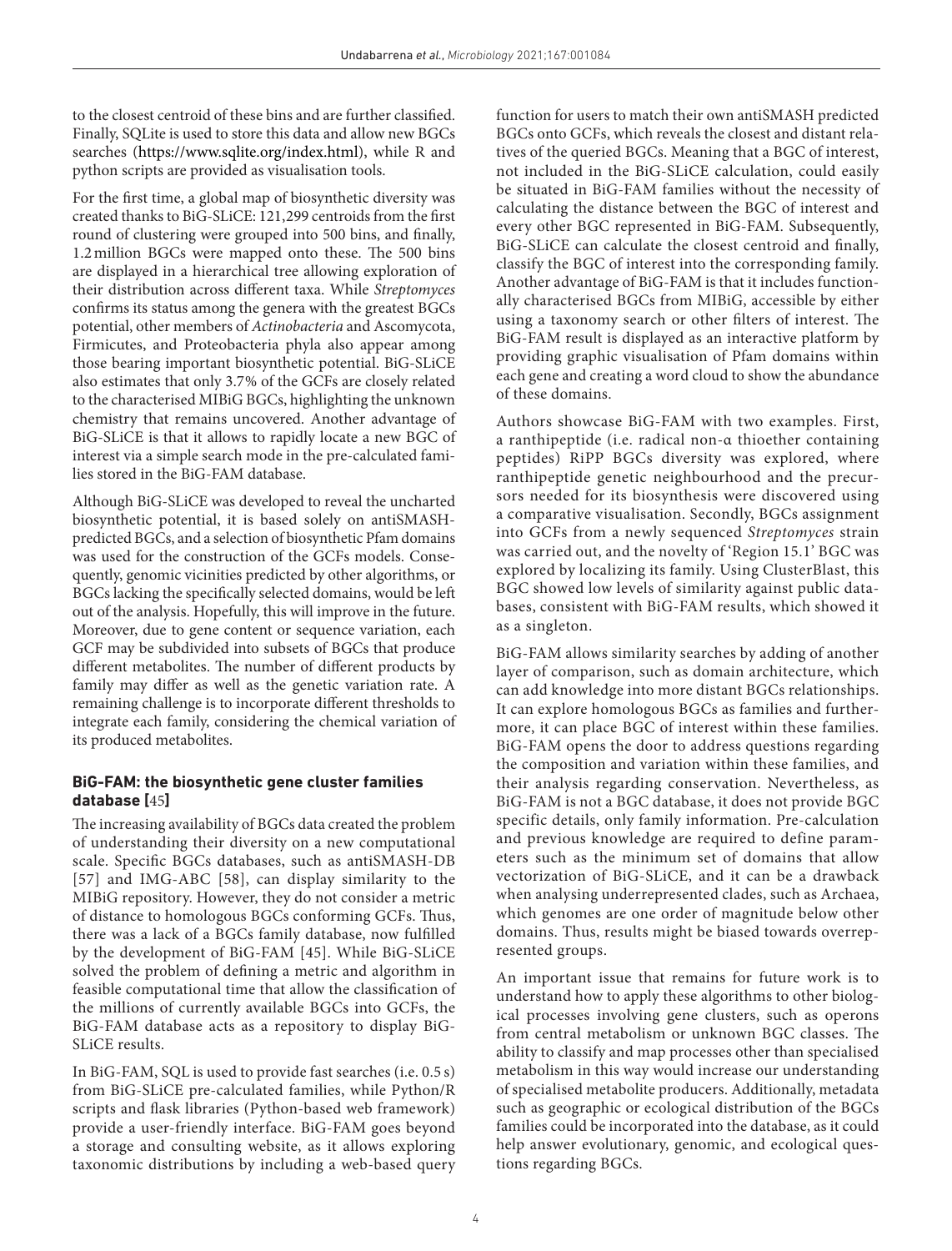## **Chemically informed analyses of metabolomics mass spectrometry data with Qemistree [**[46](#page-14-4)**]**

While BiG-SLiCE and BiG-FAM rely on genomic input, metabolomics has also encountered the necessity to develop tools to access big data to extract meaningful information. For instance, GNPS molecular networking [\[44](#page-14-2)] allows MS/MS comparison to visualise their relations in discrete molecular families (MFs). In contrast to classical molecular networking, Qemistree enables exploring the relatedness of all features in the dataset. Qemistree is a tree-based metabolomics visualisation tool for tandem MS data from untargeted metabolomics experiments, hierarchically representing chemical features, analogous to phylogenetic tree building for sequences.

The pipeline utilises chemical feature detection [\[59](#page-14-17)] followed by SIRIUS [[60, 61\]](#page-14-18) to determine each feature's molecular formula, and using the fragmentation pattern to estimate the best fragmentation tree. In the next step, CSI: FingerID [[62\]](#page-14-19) uses those fragmentation trees and kernel support vector machines to predict molecular properties resulting in molecular fingerprints. Pairwise distances are then calculated and hierarchically clustered to generate a tree representing structural relationships. Finally, Classy-Fire [\[63](#page-14-20)] can assign chemical taxonomy and iTOL acts as a visualisation tool for the resulting tree [[64\]](#page-14-21). The software pipeline is freely available either as a QIIME2 plugin [[65](#page-14-22)] or GNPS networking flow [\[66](#page-14-23)].

The authors utilise three different approaches to evaluate the tool by case studies. The first one attempts to demonstrate Qemistree's advantage over traditional analysis tools relying on molecular fingerprints, independent of retention time shifts that could result from differing elution conditions. The second one shows that the tree-based analysis using chemical relatedness can detect similarities among different samples, where traditional methods often lead to an overassumption of differences. Last, a heterogeneous dataset was obtained, showing that the chemical features agreed with ClassyFire, confirming that molecular fingerprints are a suitable marker.

Qemistree relies on molecular fingerprints and their prediction is limited to the quality and coverage available in MS/ MS spectral databases. In the future, it will be interesting if the concept of Qemistree can be applied on other chemical relationship markers such as chemical classes, spectral motifs and shared biosynthetic origins, however this will require further benchmarking to assess when to use which approach.

Overall, Qemistree is universally applicable and a readily available tool to interpret and visualize complex metabolomics data. As GNPS is already widely used in the actinomycete community, this additional feature in the pipeline will be of value to compare samples from different taxa and/or environments to discover novel chemical diversity and aid dereplication challenges at a large scale, like the Earth Microbiome project [[67\]](#page-14-24). Moreover, it adds another

layer of understanding, taking into consideration molecular relatedness in addition to the genetic one.

## **A** *Streptomyces venezuelae* **cell-free toolkit for synthetic biology [**[68](#page-14-25)**]**

Cell-free systems are powerful tools in synthetic biology, allowing a controlled and simplified environment to study specific cellular processes in the absence of the entirety and complexities of cells [\[69\]](#page-14-26). Due to mostly unknown regulatory circuits for silent BGCs, cell-free systems stand as an attractive and fast wet-lab option to test hypotheses derived from computational predictions.

Moore *et al*. introduced an optimised cell-free transcriptiontranslation (TX-TL) system tailored for studying *Streptomyces* silent metabolic pathways. Cell-free TX-TL systems are crude cell extracts (or purified ribosomes) containing translation factors and the respective DNA coding for the pathway of interest on a plasmid in a buffered solution. Thus, it allows a quick and inexpensive way of studying transcription, translation and biosynthesis in a 'one-pot' reaction [[70–72](#page-14-27)]. It offers a simplified and controllable environment to study SMs by providing precursors for biosynthesis and direct control over feeding precursors in short experimental time scales. Moreover, it is crucial for circumventing unknown regulatory cascades by providing the genes of interest on a plasmid under the control of a chosen promoter.

A robust, high-yield *Streptomyces* TX-TL protocol is achieved by optimising temperature; pH; regulatory elements (i.e. promoter strength, start codon preference, terminator); energy solution (i.e. NTP concentration); ATP regeneration (i.e. secondary energy sources); RNase inhibition (i.e. polyvinyl sulfonic acid (PVSA) concentration); DNA concentration and methylation, yielding at least six-fold improvement to the previous system with fewer batch variations.

Protein expression yields were assessed by codon optimised expression of genes for sfGFP, mVenus and mScarlet as reporters using real-time detection, as well as the expression of the oxytetracyline enzymes (*otc* cluster) from *S. rimosus*, and three NRPS genes (*txtA and txtB* from *S. scabiei*; and an unknown NRPS from *S. rimosus*). Furthermore, they also studied the expression using a codon optimised GUS reporter and two pathways from *S. venezuelae* DSM-40230: the copper metallochaperone (MelC1) and tyrosinase (TyrC) from the melanin pathway, as well as the early-stage *haem* pathway (HemB, HemD-CysG, HemC). In both cases, the TX-TL systems supported transcription, translation, and biosynthesis, as they observed the brown pigment for melanin by UV light absorption and intermediate products from the *haem* pathway by LC-MS analysis.

Overall, this work is a promising proof of concept for using cell-free extracts in SMs research, which may lead to the characterisation of unknown BGCs from genome mining. However, further challenges remain in applying it to environmental strains and other classes of specialised metabolites, where less *a priori* knowledge is available. Nevertheless, this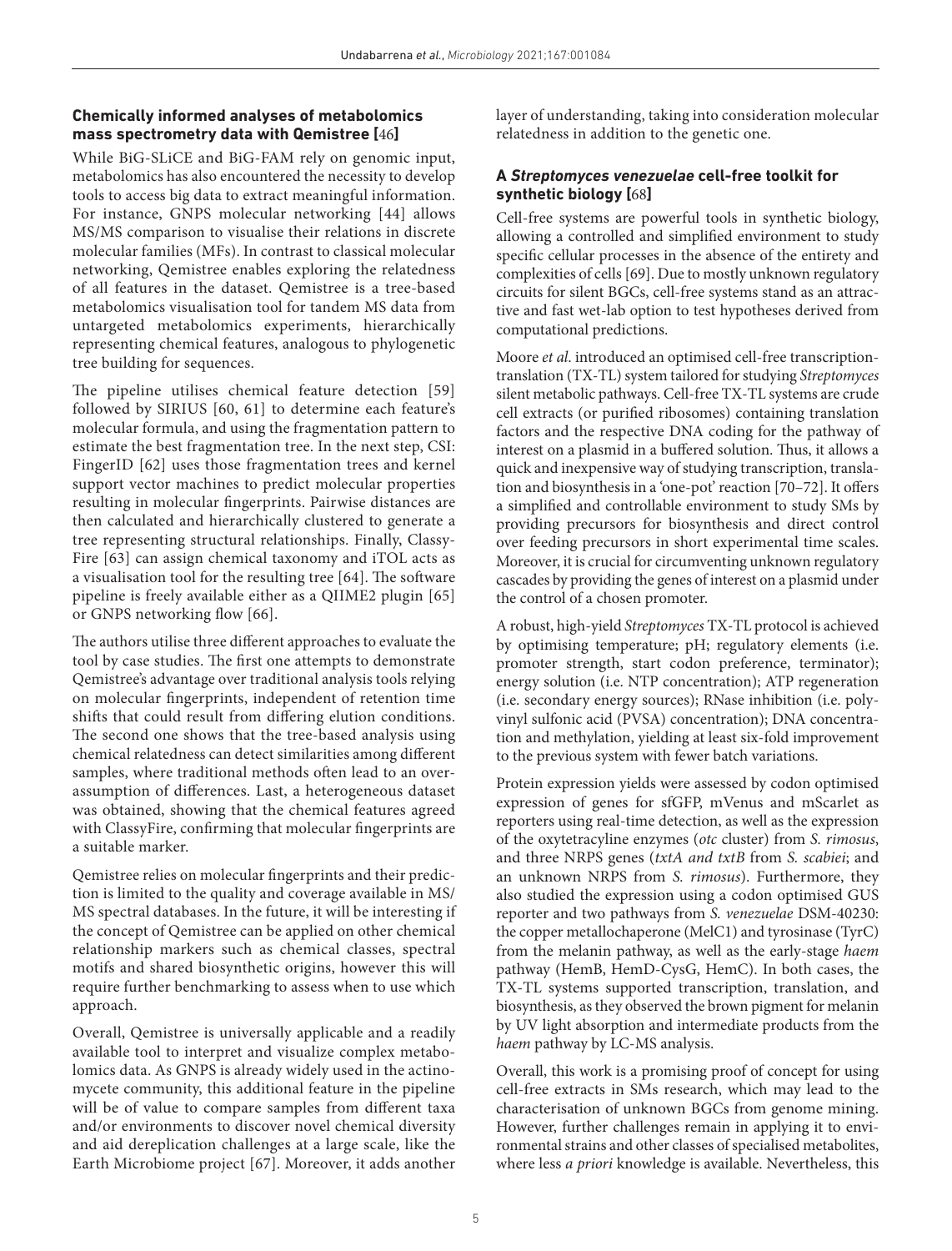tool has potential for scalability that could lead to the chemical purification and characterisation of new metabolites, circumventing incompatibilities with heterologous hosts, a typical obstacle in traditional approaches [\[73](#page-14-28)].

### **Developing an endogenous quorum-sensing based CRISPRi circuit for autonomous and tuneable dynamic regulation of multiple targets in**  *Streptomyces* **[**[54](#page-14-12)**]**

Traditional metabolic engineering often referred to as static metabolic engineering, mainly uses two approaches to increase metabolite titres: either by deleting genes from competing pathways to force the metabolic flux into a specific pathway, or by overexpressing key enzymes through engineering promoters or ribosome binding sites [[74](#page-14-29)]. However, this often results in an overall reduced strain fitness caused by metabolic imbalances due to competition around cellular resources, leading to the accumulation of certain undesired products and/or decreased growth rates. The formation of heterogenous microenvironments inside large scale bioreactors can also lead to variable performance of statically engineered strains. A comprehensive overview of the challenges can be found in Hartline *et al*. [\[75\]](#page-14-30).

Dynamic metabolic engineering approaches attempt to create an autonomous response based on the environmental factors or internal metabolic states. Tian *et al*. introduce a pathway-independent regulation using a CRISPR-based tool with integrated quorum sensing (EQCi) to regulate multiple target genes in *Streptomyces*. The quorum sensing component allows an autonomic and dynamic response by the strain to its environment [[76](#page-14-31)]. The authors designed an EQCi circuit to respond in a density-dependent manner using a γ-butyrolactone (GBL) responsive promoter to drive dCas9 expression and a synthetic promoter to regulate the transcription of guide RNAs (gRNAs) targeting genes of interest. GBLs are well-known for playing a role as regulatory molecules for antibiotic production and development in *Streptomyces* [\[77](#page-14-32)] which counteract the aforementioned challenges.

The system was validated with rapamycin, a polyketide produced by *S. rapamycinicus*, by perturbing three key nodes in primary metabolism to shift metabolic fluxes toward enhanced rapamycin production: fatty acid (FA) synthesis, tricarboxylic acid (TCA) cycle, and aromatic amino acid (AAA), which are competing with the rapamycin biosynthetic pathway over precursor molecules such as malonyl-CoA and methyl-malonyl-CoA. The EQCi-based individual repression of key genes in the TCA, FA and AAA resulted in increased rapamycin titres and had little or no effect on cell growth. Validation of the EQCi circuit was performed targeting three genes simultaneously on rapamycin production. Interestingly, the EQCi circuit harbouring the gRNA combination of three genes generated the highest titre (∼660%) of rapamycin compared to controls. Repressing the transcript levels of these target genes confirmed that they were dynamically regulated in a cell density-dependent manner.

Additionally, the applicability of the EQCi circuit was demonstrated with actinorhodin, a polyketide produced by *S. coelicolor* [\[78\]](#page-14-33). Remarkably, the strain carrying the same EQCi system targeting *gltA* gene (*sco2736*) from the TCA cycle showed ∼850% more actinorhodin than the wild-type [\[78\]](#page-14-33).

In summary, incorporating both the QS system and CRISPRi allows an adjustable, completely autonomous, and dynamic downregulation of single or multiple pathways leading to metabolic flux redirection, thus increasing target product biosynthesis without further interventions. However, offtarget effects of the gRNAs may result in unforeseen changes in metabolic flux as various genes are silenced simultaneously. The result may be an insufficient supply of metabolites for primary metabolism and lead to growth retardation and lower production yields. Therefore, a way forward will be to conduct quantitative studies where various gRNAs are created for each gene and using sequencing to determine the best position for each gRNA for the desired level of expression. Such quantitative datasets could enable computational models for gRNA placement. Overall, this tool holds the potential to become a universal technology for other industrial microorganisms.

Taken together the development of both data analysis tools to mine the ever-increasing amount of available data from genomes, transcriptomes, proteomes, and metabolomes along with the much-needed advancement of synthetic biology tools and the adaptations of genetic manipulation methodologies already available in other organisms, has improved and facilitated the study of the extensive metabolic repertoire of actinomycetes. These pioneer signs of progress have a major effect on the study of SMs. The computational predictive tools and the experimental methods are intrinsically linked, as advancement in the first informs the next step of development in the second. In the following sections, we addressed the link between computational and synthetic biology approaches to understand development and regulation of specialised metabolism, and their ecological interactions.

## **SPECIALISED METABOLITES**

Actinomycetes have evolved a complex chemical language by synthesising diverse SMs detectable by the presence of a high number of BGCs in their genomes [[5\]](#page-13-4). For bioprospecting novel SMs, considerable resources have been invested in pursuing unique reservoirs and unveiling their striking features. For instance, rare actinomycete, which represent less frequently isolated genera than *Streptomyces* [\[79\]](#page-14-34), have become established sources for structurally-diverse and chemically-unique SMs [\[80\]](#page-14-35). Special attention has also been placed into marine actinomycetes, where highly-bioactive novel taxa have been described, such as *Salinispora* spp. [[81, 82\]](#page-14-36). Furthermore, underexploited environments that drive unique evolutionary pressures have also been recently investigated, such as polar regions [[83](#page-14-37)], caves [[84–86](#page-14-38)], and deserts [\[87–89\]](#page-15-0).

Combining omics technology, such as genome mining and untargeted metabolomics, offer powerful means to gain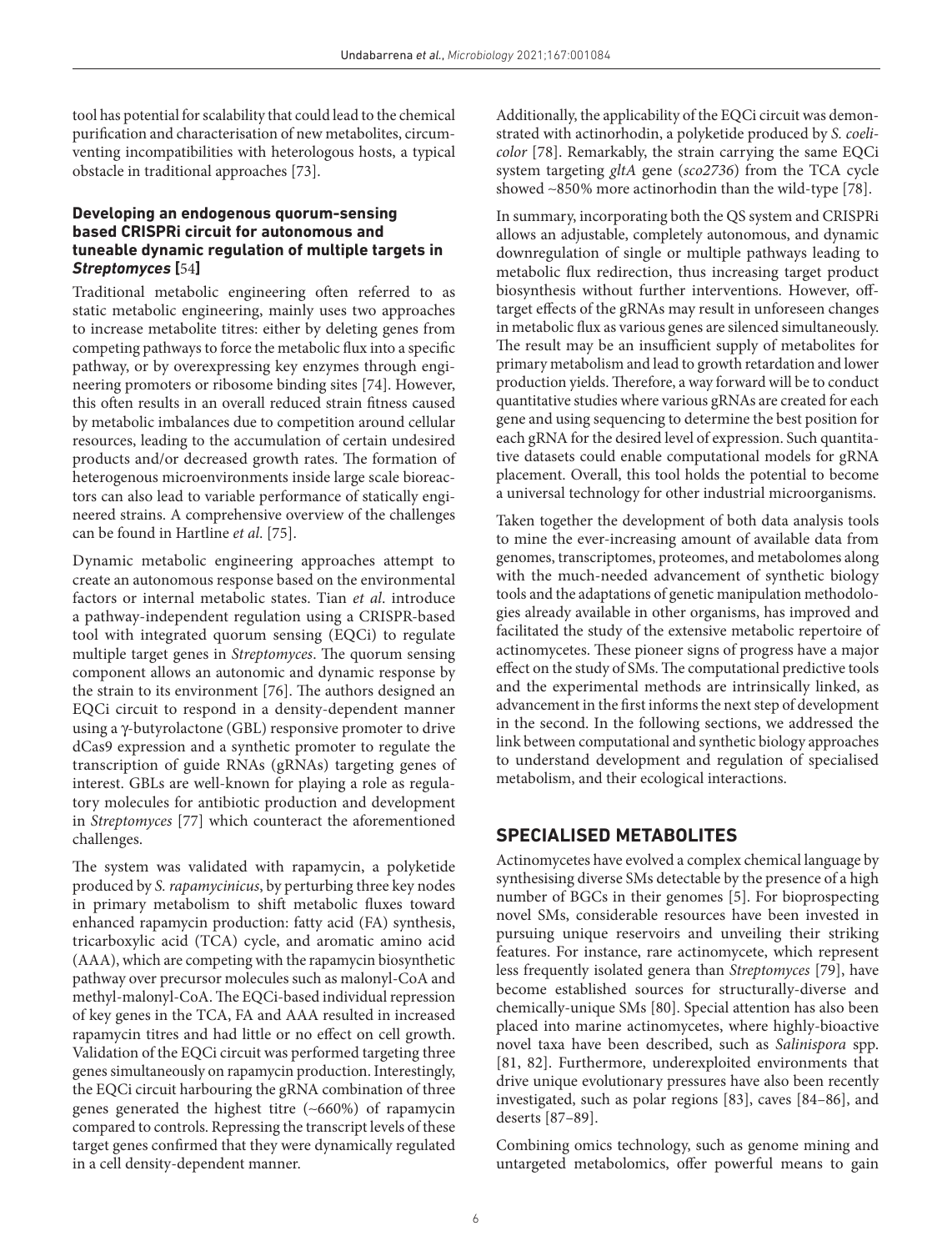insights into the natural role of SMs. One of the selected studies uses high-throughput comparative genomics of the rare genus *Nocardia* to reveal how variations on BGCs reflected differences in the chemical structure of the compounds [[90](#page-15-1)]. We also discuss a second study where the chemical potential of rare actinomycetes from unusual habitats such as polar regions is explored, linking this chemical potential to their genomic information through the novel tool NPLinker [\[91\]](#page-15-2).

The availability of big data has encouraged the design of new mining tools for uncommon BGCs classes enabling novel insights into SMs. This is the case for our selected paper that describes one novel approach based on phylogenetic relationships and evolutionary divergence within a gene cluster to guide the subsequent experimental rationale [[92](#page-15-3)]. Moreover, the chemical-reverse approach can also be informative, which takes compound elucidation as the starting point to go backwards and attempt to link its production to the responsible BGC [\[93\]](#page-15-4). Altogether, these different approaches increase the likelihood of discovering new BGCs to access the chemical uniqueness of their respective products, both crucial to discovering novel SMs.

## **Comparative genomics and metabolomics in the genus** *Nocardia* **[**[90](#page-15-1)**]**

A valuable approach to studying rare actinomycetes relies on performing a deeper investigation of a promising genus through high-throughput comparative genomics and metabolomics of closely related species. Männle *et al.* applied genomic tools to predict molecules produced by BGCs and compare the findings with metabolomics data to identify chemical divergences in the structure of the compounds related to variations in the BGCs. Although still a major challenge, authors merged several data sets obtained from different technics and tools, such as antiSMASH, BiG-SCAPE, LC-MS/MS, GNPS, and NMR, by studying a conserved metabolic pathway from *Nocardia* strains.

First, phylogenetic inferences of over 100 *Nocardia* genomes from diverse sources were constructed based on conserved housekeeping genes, retrieving six major clades. Correlation between BGCs abundance and the respective clades was observed, and BGCs diversity was further investigated by applying BiG-SCAPE. As several GCFs were widespread in *Nocardia* genomes, authors focused on a conserved cluster predicted to produce nocobactin-like siderophores. Strict adjustment of BiG-SCAPE threshold similarity parameters resulted in the formation of gene clusters subfamilies. Thus, it was possible to observe that each subfamily of clusters had divergence in their metabolic pathway genes. Compounds biosynthesized by the BGCs of these subfamilies were predicted, and 12 *Nocardia* strains were cultivated to analyse their metabolomics profile through LC-MS/MS.

Furthermore, a molecular network was constructed using the GNPS platform, and correlated with the GCFs network. Analysis of detected ions led to the identification of nocobactinlike compounds based on fragmentation patterns and NMR data. These experimental results supported the bioinformatic predictions, allowing the assignment of BGC candidates to derivatives of known compounds. Also, a *Nocardia* strain was identified that might produce previously undescribed nocobactin variants.

Although the authors successfully correlated the prediction and identification of various nocobactin-type compounds, they could not detect these molecules from two *Nocardia* species that bear the biosynthetic capacity (i.e*. N. araoensis* NBRC 100135 and *N. takedensis* NBRC 100417). Instead, they discovered that these strains produce mycobactins, which leaves room for further research. This study is a promising example of developing the genomic-driven discovery of new compounds in conserved biosynthetic pathways. It demonstrates that through computational predictions and wet-lab experiments, BGCs investigation by similarity networks can predict structural variations in SMs.

### **Comparative metabologenomics analysis of polar Actinomycetes [**[91](#page-15-2)**]**

Although computational networking approaches such as GNPS and BiG-SCAPE are widely used tools for large-scale metabolomics and BGCs data analyses, respectively, the importance of linking these datasets is just beginning to be recognized [[94](#page-15-5)]. In this sense, Soldatou *et al.* applied the novel platform NPLinker [\[95\]](#page-15-6), an unsupervised method for integrating paired omics data, to establish links between complex metabolomics and genomics datasets relating to marine polar actinomycetes [[91](#page-15-2)].

In a previous report, authors investigated the diversity of strains in marine sediments from the Arctic and Antarctic using culturable and metagenomics approaches, which leads to a collection of 50 actinomycete strains [[83](#page-14-37)]. Soldatou *et al.* went a step further into exploring the chemical potential of twenty-five strains of these phylogenetically and geographically diverse polar rare actinomycetes. In an attempt to discover chemical diversity, underexplored genera -in comparison to *Streptomyces* [\[79\]](#page-14-34)- were selected, including *Pseudonocardia* spp., *Micrococcus* spp., *Rhodococcus* spp., and *Microbacterium* spp. By applying the one strain many compounds approach (OSMAC), a collection of 100 extracts was produced and analysed via LC-MS/MS. Then, the distribution of parent ions as an equivalent of detected metabolites was correlated to bioactivity against ESKAPE pathogens. However, it was found that bioactivity was not necessarily related to the highest number of parent ions. A molecular networking analysis, which included the MolNetEnhancer workflow [[96](#page-15-7)], was carried out to assess the chemical diversity and cluster the paired ions into MFs.

Additionally, genome mining for 17 strains sequenced by Illumina technology revealed a total of 133 BGCs, where 67% showed none or low homology to the MIBiG repository [[97](#page-15-8)], suggesting novelty on the biosynthetic potential of the analysed strains. After clustering the BGCs into GCFs using BiG-SCAPE, NPLinker was used to suggest potential links between GCFs and MFs based on two standardised scoring functions. This approach made it possible to predict four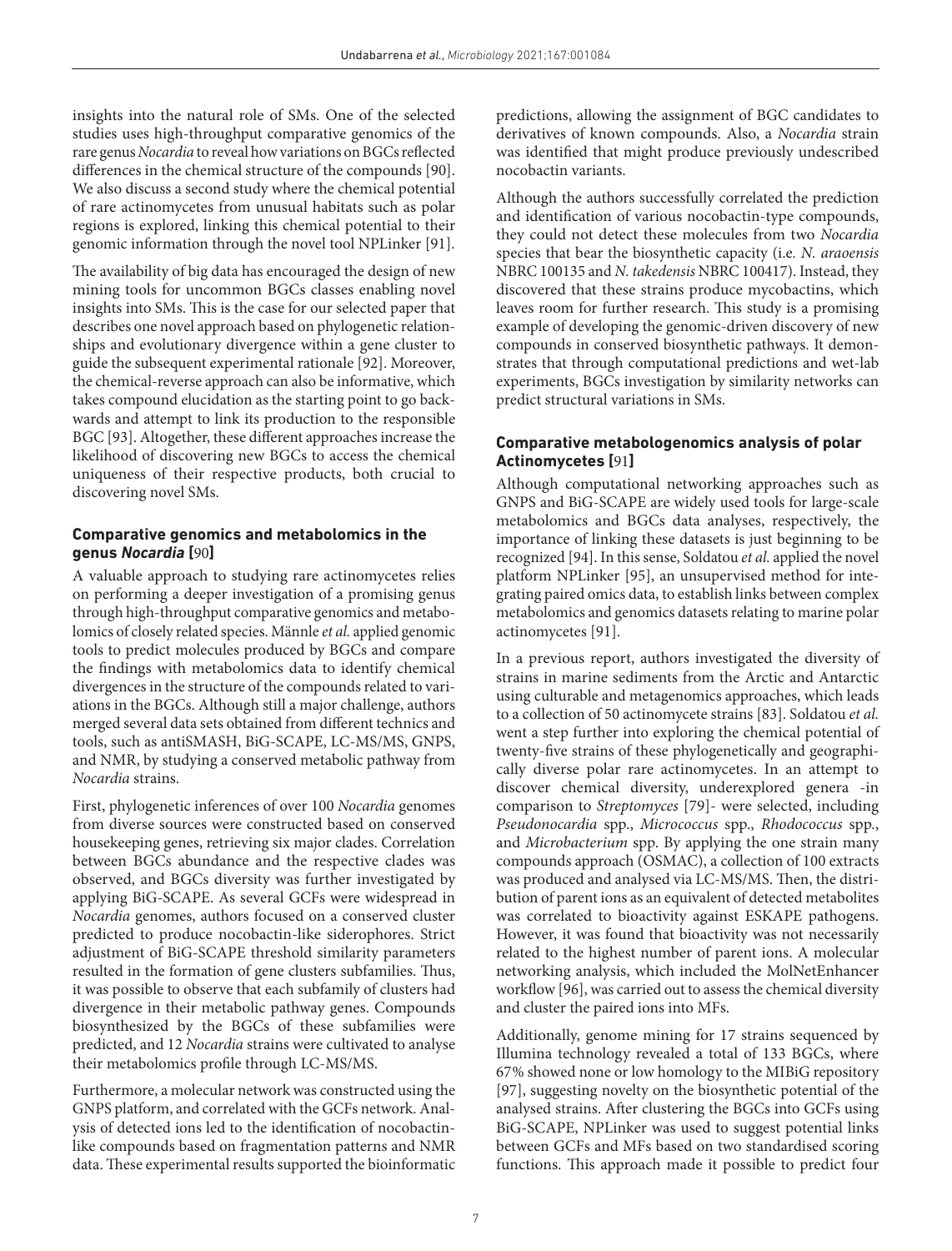metabolites, including the known compounds ectoine and chloramphenicol, whose experimental validation awaits to be confirmed.

Soldatou *et al.* show how the study of phylogenetically diverse polar actinomycetes can lead to the discovery of novel chemistry. For instance, marine *Pseudonocardia* and *Rhodococcus* strains were identified as potential sources of bioactive metabolites for further studies. Despite their interesting bioactivity profile, *Pseudonocardia* strains were excluded from the genomic analysis due to difficulties in assembling a complete genome from short reads, which would be interesting to cover in future.

Although one of the major limitations of the metabologenomic approach was the relatively low number of publicly available experimental datasets, the proposed methodology proved to be an effective tool for strain prioritisation, thus constituting a promising strategy for accelerating the discovery of novel chemistry derived SMs. Undoubtedly, further integration of bioactivity with the paired omics data will strengthen the possibility of identifying strains capable of producing new chemistry in future culture collection screenings.

## **Evolution-guided discovery of antibiotics that inhibit peptidoglycan remodelling [**[92](#page-15-3)**]**

Big data analyses can be overwhelming, and thus prioritisation of BGCs to guide SMs discovery remains a continuous challenge. One strategy to accomplish BGCs selection is phylogeny-guided, as biosynthetic genes that diverge during evolution may produce compounds with new biological activity. An interesting example was demonstrated for glycopeptide family (GPAs) antibiotics, where phylogenetic reconciliation allowed us understand their origin and evolution [[98](#page-15-9)]. Culp *et al.* investigate GPAs evolutionary dynamics by constructing a phylogenetic analysis of all shared genes from BGCs of GPAs and highlighting the evolutionary divergences observed in NRPS condensation domains [\[92](#page-15-3)]. Data were correlated with the presence/absence of self-resistance genes, which unveiled that BGCs with resistance determinants are commonly present in true GPAs and grouped into a single clade. Interestingly, two additional clades lacking known GPA resistance genes were further studied: while one was found to be related to a known compound called complestatin; the other had no associated molecule, leading to the isolation and identification of a new compound, carbomycin.

Both compounds, complestatin and carbomycin, were experimentally demonstrated to be members of the GPA family active against Gram-positive bacteria, including the vancomycin-resistant *Enterococcus* sp. and other drugresistant clinical strains. Moreover, the mechanism of action of these compounds was described for the first time, showing they bind to peptidoglycan and block the autolysins enzyme action that is essential for cell wall remodelling. These enzymes are responsible for peptidoglycan cleavage during cell division and have a role in cell wall turnover [[99](#page-15-10)]. Hence, blocking these enzymes results in bacterial growth inhibition. In addition, despite attempts to select resistant mutants to

both complestatin and carbomycin compounds, resistance evolved slowly on the tested bacteria. Finally, topical lotions containing both compounds were developed and tested *in vivo* against superficial infections in mice skin, where it also was found to be effective in reducing bacterial growth.

Overall, this study demonstrates the potential of analysing BGCs evolutionary divergences for aiding and guiding cluster prioritisation. When combined with the analysis of resistance determinants of a specific antibiotic class, it can lead to discovering new compounds and novel mechanisms of action, contributing to the advancement in the treatment of drug-resistant infections. Nevertheless, dealing with a novel mode of action needs further investigation in the steps that are being blocked at the molecular level, making the investigation even more challenging. However, this study stands as a light of hope to face the rediscovery problem, not only due to the delivery of a novel antibiotic but also, elucidating modes of action.

### **A biaryl-linked tripeptide from** *Planomonospora* **reveals a widespread class of minimal RiPP gene clusters [**[93](#page-15-4)**]**

RiPPs have drawn attention due to their intricate threedimensional structures and broad distribution across actinomycetes [[20](#page-13-25)]. RIPPs BGCs encompass a gene encoding the precursor peptide and genes encoding enzymes that modify that peptide. The precursor peptide is ribosomally synthetised, modified by enzymes included in the corresponding RIPP BGCs and activated by cleavage of the N-terminal leader peptide from the C-terminal core peptide [\[100](#page-15-11)]. Zdouc *et al.* discovered the smallest coding gene described to date, belonging to a new class of RiPPs minimal BGCS which remained undetected using well-established software pipelines.

Stemming from metabolomic studies of *Planomonospora* strains from Naicons' strain collection [[101\]](#page-15-12), Zdouc *et al.* purified and elucidated the structure of a novel tripeptide with an unusual carbon-carbon (C-C) bond between amino acids. The authors propose to call this novel class of compounds biarylitides, since the products feature a C-C bridge between the aromatic amino acid residues. The gene cluster responsible for such a product could not be identified using the antiSMASH platform, so a tailored approach was needed to unveil the region coding for enzymes that produce biarylitides. Heterologous expression proved that a minimal gene cluster consisting of only two genes is sufficient to the develop the mature product in a heterologous *Streptomyces* host. Biosynthesis was described as follows: first, the pentapeptide precursor is ribosomally synthesized from the smallest gene ever to be described, *bytA*, accounting for solely 18-base pairs. Then, the C-C bond between the aromatic moieties of the third and fifth amino acid is carried out by *bytO*, coding for a cytochrome P450 monooxygenase. The cleavage of the two leading amino acids and N-acetylation of the mature product are likely to be carried out by other enzymes from central metabolism.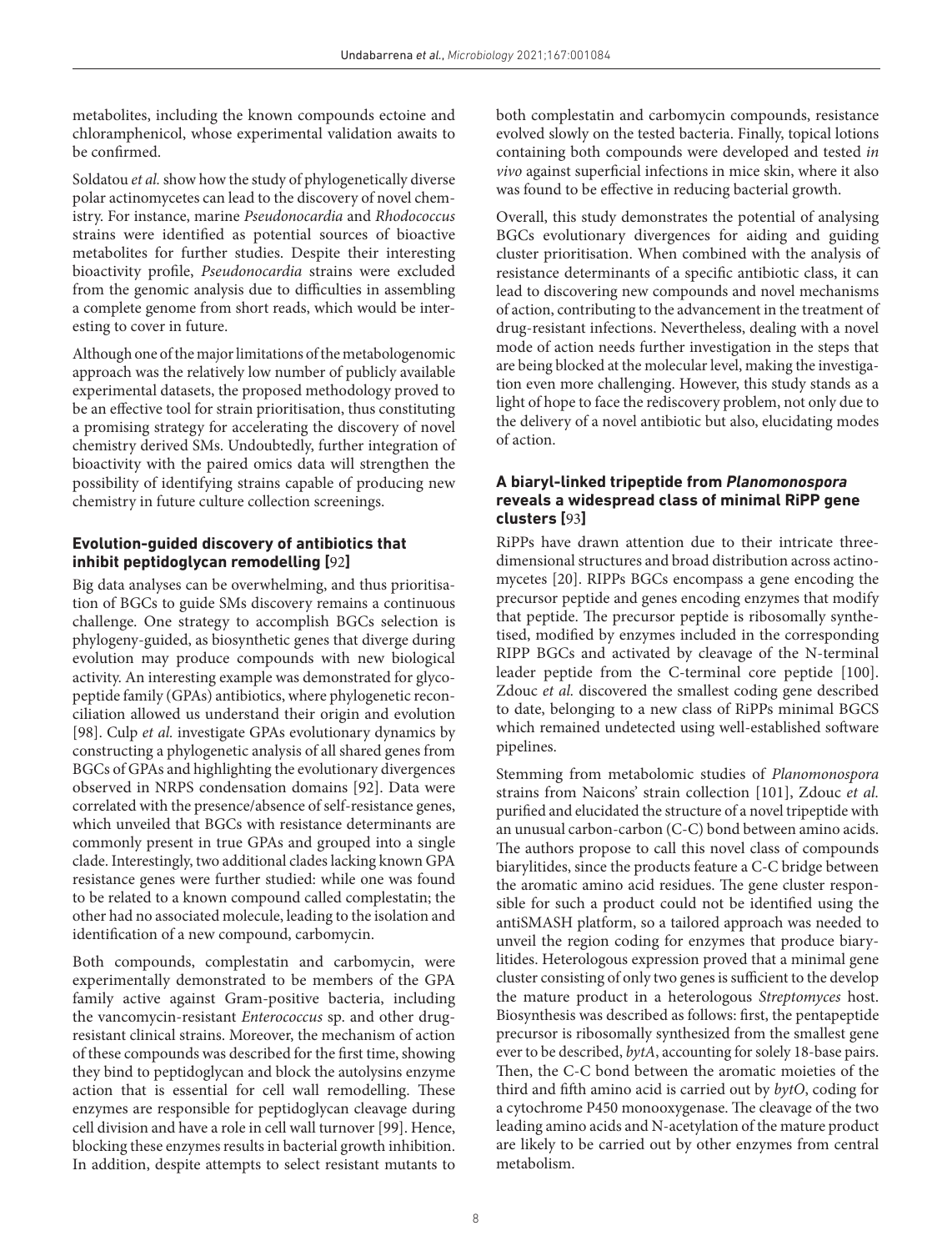Surprisingly, bioinformatic analysis of 3,300 genome sequences revealed that the class of minimal RiPP clusters described by Zdouc *et al.* are widely distributed across various actinomycete genera. However, the biological role of this BGC and the product remains to be understood, as well as its applicability. Investigating the mechanism and specificity of the biaryl crosslink might have important uses in stabilizing peptides for different applications. This study highlights the importance of metabolomics-guided studies in discovering novel BGC types, without the need for including bioactivity assays in the metabolite prioritisation step to purify and describe an interesting compound. Undoubtedly, this study highlights the usefulness of additional approaches for BGCs discovery alongside traditional genome mining tools, which simply cannot predict unprecedented BGCs. Furthermore, this opens the road for their future evolutionary and comparative genomic study.

Overall, these studies stand as solid examples of how integrating genomics and metabolomics data analyses can provide unique insights that otherwise remain hidden when datasets are analysed independently. Regarding rare actinomycetes, unique environments or not-so-common classes of compounds like RiPPs or GPAs, are examples of how unconventional approaches may unveil new opportunities for discover novel compounds. Moreover, the study of SMs needs to be considered as a whole, understanding that while they might be important in the clinical setting, their primordial role probably relies on a fundamental metabolic function within bacteria, which can be revealed through the understanding of actinomycete's complex development, which will be discussed in the next section.

## **DEVELOPMENT AND REGULATION**

Unlike other bacteria, filamentous actinomycetes such as *Streptomyces,* possess a strikingly complex life cycle. Briefly, a germinating spore establishes a multicellular network of vegetative mycelium by growing through hyphal tip extension and branching. After depletion of nutrients, it undergoes autolytic degradation forming aerial hyphae followed by segmentation into spore chains that will spread to start a new developmental cycle [\[3](#page-13-2)]. Phenotypic differentiation also leads to genetic heterogeneity due to the high-frequency of rearrangements and deletions [\[102\]](#page-15-13). Although this phenomenon was known a time ago, one of the studies selected for this review linked this phenotypic differentiation to a division of labour within *Streptomyces* colonies, giving rise to enhanced capacity of antibiotic production [\[103\]](#page-15-14).

SMs production is also correlated with *Streptomyces* morphogenesis at the onset of sporulation, being another evidence of how stress and developmental programmes are intimately connected [\[104](#page-15-15)]. Master regulators, such as Bld (aerial hyphae formation) and Whi (spore formation) are amongst the molecular mechanisms governing development, involving complex regulatory cascades [\[105–107](#page-15-16)]. Additionally, nucleotide second messengers, such as p(p)ppGpp, cAMP, c-di-AMP and bis-(3',5')-cyclic di-guanosine monophosphate

(c-di-GMP), play a major role in coordinating the transition between vegetative filamentous hyphae growth, reproductive aerial mycelium, and subsequent differentiation into spore chains [[108](#page-15-17)]. Recently, transcriptional profiles of hypersporulating and delayed-development mutants revealed novel key genes responsive to c-di-GMP dynamics [[109](#page-15-18)], discussed in another article we selected. Ultimately, to understand the complex regulation of the life cycle of actinomycetes is paramount to take advantage of the full potential of these antibiotic-producers' organisms. Moreover, this may be considerably improved with a better understanding of the basic underlying regulatory mechanisms, an area where further study is needed.

### **Antibiotic production in** *Streptomyces* **is organized by a division of labour through terminal genomic differentiation [**[103](#page-15-14)**]**

Although the phenomenon of genomic instability was discovered in *Streptomyces* decades ago [[110\]](#page-15-19), it has remained poorly understood. Zhang *et al.* describe how this genetic diversification is intertwined with a division of labour in *Streptomyces* colonies, causing irreversible differentiation that gives rise to mutants with enhanced antibiotic production capabilities.

In colonies starting from a single spore, up to 2% of cells, depending on media and growth conditions, undergo vast genetic rearrangements found on both chromosomal ends that lead to an increase in antibiotic production. Genome rearrangements can vary in size and frequency, while deletions can cause a loss of up to 1,000 genes; amplification of regions also occurs, containing various gene copies flanked by an insertion sequence (i.e*.* IS1649, encoded by SCO0091 and SCO0368). While each mutant has a unique profile of inhibition against other soil-dwelling competitors, their ability to form spores becomes greatly hampered. Moreover, through these specialised mutants, the parent strain gains an advantage by maximising both the colony-wide antibiotic production and its diversity.

The link between genomic instability and phenotypic heterogeneity was established by sequencing morphologically distinct daughter colonies of *S. coelicolor* M145. Instead of reverting their morphology back to wild-type, as would be expected in the case of a clonal population, the progeny of aberrant colonies was hypervariable. Sequencing revealed that mutants contained profound chromosomal changes, involving insertions and deletions, from both arms of the chromosome. In addition, the authors established an elegant method for deducing the minimal deletion size from phenotype, by linking arginine auxotrophy and chloramphenicol susceptibility, by using pulse field gel electrophoresis (PFGE). Furthermore, pigmented antibiotics from *S. coelicolor* M145 were used as indicators of bioactivity, confirmed by overlay assays against *Bacillus subtilis*. Additional experiments of mixing spores from wild-type and mutant colonies in known proportions showed a strong positive correlation between the percentage of mutants in the starting population and the inhibition zone size. When measuring the overall spore count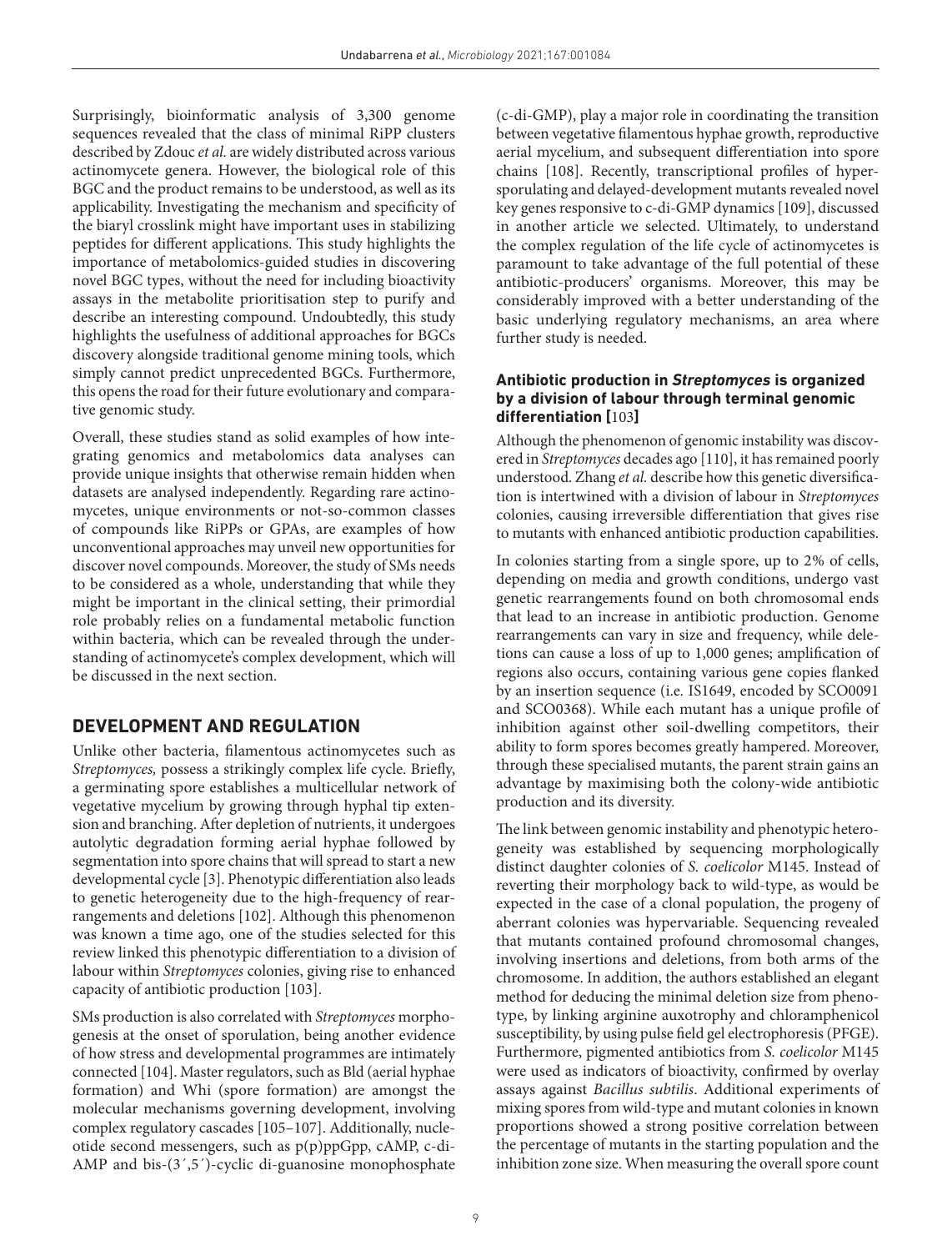of such mixed colonies, no significant reduction was observed until mutants comprised up to 50% of the starting population, thereby neutralising the high individual fitness cost for the colony. Interestingly, the final frequency of mutant spores declined to less than 1%, even if the starting proportion was as high as 80%. In the future, it will be interesting to see if this phenomenon is also true for non-pigmented antibiotics.

The work of Zhang *et al.* shows that *Streptomyces* colonies starting from a single spore become genetically diverse with daughter cells specialising in specific tasks, thus providing for the first-time evidence of division of labour in antibiotic production and spore formation. The molecular mechanisms regulating these rearrangements remain to be discovered. Furthermore, it would be relevant to understand the cues triggering these rearrangements for the manipulation of antibiotic producing strains, as they might depend on external signals and/or be context dependant. We are looking forward to follow-up studies as preliminary results on *Streptomyces* environmental isolates hint towards a widespread nature of such division of labour.

### **Specialized and shared functions of diguanylate cyclases and phosphodiesterases in** *Streptomyces* **development [**[109](#page-15-18)**]**

In *Streptomyces*, c-di-GMP is a key life cycle regulatory factor [[111\]](#page-15-20) that coordinates cell-fate via a complex signalling network: while BldD-(c-di-GMP) acts as a transcriptional regulator of vegetative filamentous growth [\[112\]](#page-15-21); initiation of sporulation is determined by the activity of the  $\sigma^{\text{WhiG}}$  RsiG-(cdi-GMP) complex [\[113\]](#page-15-22). Turnover of the second messenger c-di-GMP is mediated by two sets of enzymes with specific catalytic domains [[114\]](#page-15-23): diguanylate cyclases (DGCs) that catalyse its synthesis, and phosphodiesterases (PDEs) that are involved in its degradation [[115](#page-15-24)].

Although c-di-GMP-sensors are known, there is a gap in understanding which genes are responsive to c-di-GMP dynamics. Haist *et al.* aimed to unveil the specific molecular targets in two DGCs mutants (Δ*cdgB* and Δ*cdgC*) driving hyper-sporulation, and two PDEs mutants (Δ*rmdA* and Δ*rmdB*) delaying development [\[114\]](#page-15-23). RNA-seq was used to compare mutants' transcriptional profiles with wild-type *S. venezuelae*, and further biochemical experiments were developed to confirm the function of the differentially expressed genes.

Results demonstrate that c-di-GMP has a global regulatory role, antagonistically controlled by the DGCs (CdgB and CdgC) and the PDEs (RmdA and RmdB). Despite observing shared enzymatic activities between the two DGCs and the two PDEs, respectively; each one controls a characteristic set of genes, representing unique roles in developmental regulation and thus explaining their differential phenotypes. Unexpectedly, few *bld* and *whi* genes, known to be key regulators of the developmental regulatory cascade, were differentially expressed in the mutant strains. On the contrary, two other categories were significantly affected: the expression of the hydrophobic sheath, controlled via chaplin (*chp*) and rodlin

(*rdl*) genes; and the cell division components, through *ftsZ* expression.

Overall, Haist *et al.* demonstrate how PDEs (RmdA and RmdB), and DGCs (CdgB and CdgC) differentially govern development via transcriptional BldD and σ<sup>WhiG</sup> fine-tuned sensing of c-di-GMP, contributing to our understanding of the c-di-GMP multilayered cascade. In addition, expression of c-di-GMP-responsive genes revealed insights into how they are involved in the coordinated progression of *Streptomyces'* life cycle. While cell division genes control the specific timing of when spores are formed, such as *ftsZ*; the determination of the sporulation mode, either being in the aerial hyphae or out of substrate mycelium, is induced through chaplin and rodlin genes, which are involved in the formation of the hydrophobic sheath that cover aerial hyphae and thus control where spores are developed.

Furthermore, a link between c-di-GMP signals and antibiotic genes expression was proposed, by studying of the chloramphenicol pathway. Chloramphenicol BGC involves 17 *cml* genes [\[116](#page-15-25)], which were significantly downregulated in the two mutants driving hyper-sporulation through the repression of *bldM*. However, *cml* genes were not observed affected in the two delayed-development mutants. Recently, the modulation of c-di-GMP has demonstrated to be an appealing candidate to manipulate antibiotic production [[117](#page-15-26)]. Thus, expanding how c-di-GMP affects other antibiotic pathways, along with the effect on c-di-GMP-responsive genes remains for further investigation.

Understanding the complex regulatory networks that underlie the developmental life cycle is crucial to uncover the full potential of these producer organisms. These studies show that it is fundamental to gain knowledge into the molecular effectors that can trigger SMs synthesis. These insights can subsequently inform metabolic engineering strategies for improved antibiotic production. Furthermore, in addition to the internal regulation of SMs synthesis, biotic and abiotic environmental cues can also trigger the activation of certain BGCs, leading us into the final section of this review where we focus on ecology and host interactions. Deciphering actinomycete interactions either with other micro- and/ or macro-organisms will increase the understanding on how SMs act as signalling compounds. Moreover, a better knowledge of interspecies interactions will further unlock the huge chemical diversity of actinomycete SMs. Altogether, it is becoming clear that a deep understanding of all intra- and extra-cellular factors affecting BGCs expression and SMs biosynthesis are necessary to further our comprehension into actinomycete research.

## **ECOLOGY AND HOST INTERACTIONS**

Although actinomycetes are well-known as antibiotic producers, most BGCs remain silent in controlled conditions [[38\]](#page-13-18). There is little ecological rationale for the constitutive production of these energetically expensive metabolites when grown in favourable conditions such as high nutrient media.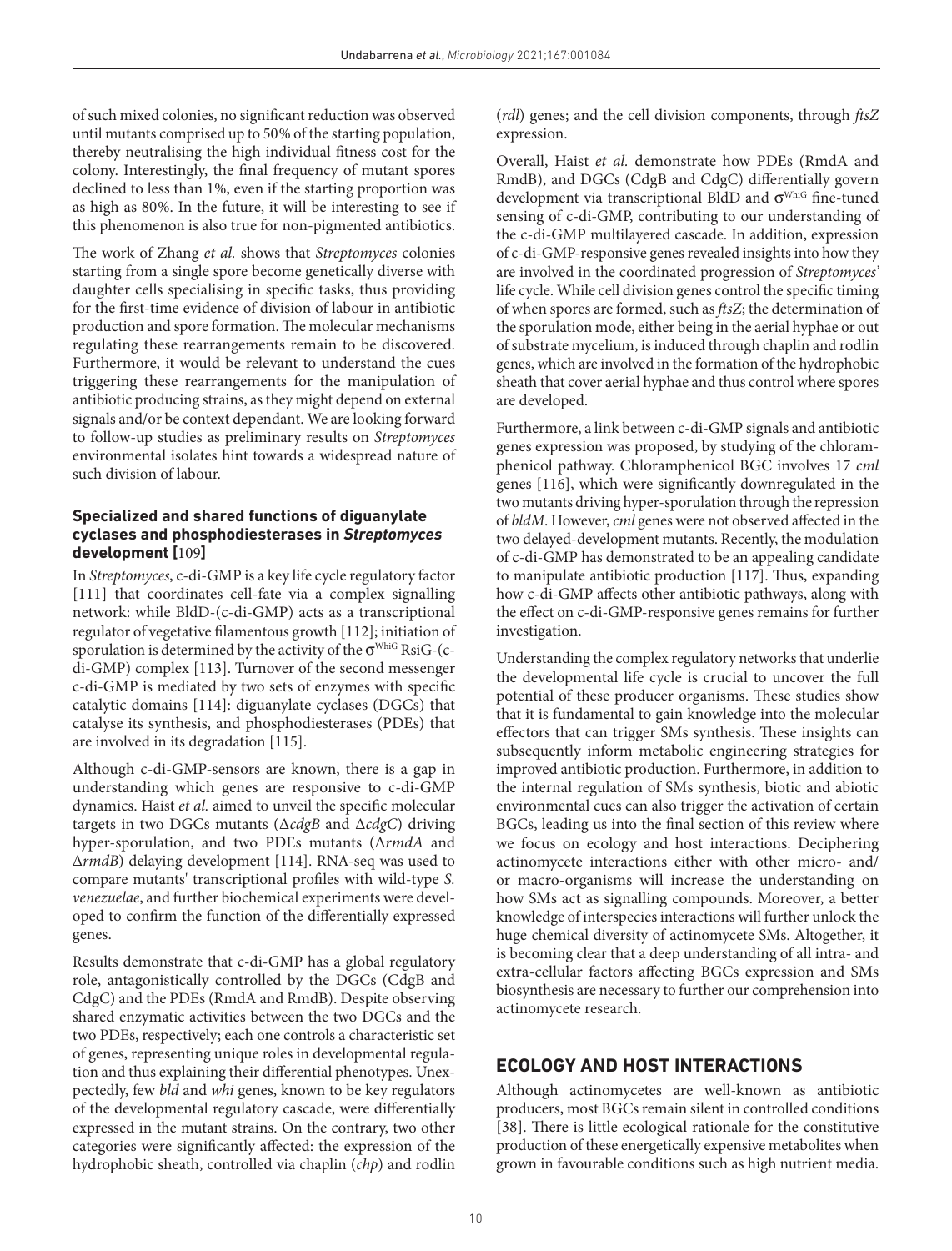Moreover, SMs production is generally under strict regulatory control, meaning that several cues triggering BGCs expression can be absent or even repressed [\[118, 119\]](#page-15-27). However, in nature, actinomycetes are part of complex microbial communities and globally there is a lack of understanding of these community dynamics. Additionally, actinomycetes are ubiquitous in several habitats, facing ecological adaptations that affect genetic determinants expression. Identifying ecologically relevant interactions is further complicated when symbiosis with macro-organisms such as plants, fungi and animals is considered. Overall, these interactions control the expression of actinomycete BGCs, which in turn, have played a major role in the evolution of the vast chemical diversity of SMs [[120](#page-15-28)]. Co-culture experiments attempt to mimic these complex relationships in the laboratory and thus elicit the production of SMs [\[11\]](#page-13-8). Therefore, we selected one article where the co-culture approach of *Salinispora tropica* with phytoplankton led to the decryption of two BGCs [[121](#page-15-29)].

In soil, *Streptomyces* species are free-living bacteria that play an important role in decomposing of organic matter by breaking down complex materials [\[10\]](#page-13-26). Geosmin is a widespread metabolite known long ago as the responsible for conferring *Streptomyces* their earthy odour. However, until now, the ecological role of geosmin was cryptic. A highlight from 2020 was that first insights into geosmin role in nature were uncovered, by an article we selected that demonstrate how geosmin production is closely linked to *Streptomyces* developmental cycle, where is shown that geosmin is used to attract springtails that help to disperse bacterial spores over longer distances [\[122\]](#page-15-30).

Additionally, actinomycetes have been recognized as defensive symbionts of several invertebrate species [[123\]](#page-15-31). They have been shown to interact with plant roots, where they have evolved beneficial interaction for protection against phytopathogens [\[120](#page-15-28)]. For example, *Streptomyces* can enter the root tissue and enable plants to compete for food by enhancing root exudates [[10\]](#page-13-26). Moreover, they can exert plant growth-promoting (PGP) activities, by increasing plant biomass through direct or indirect manners, such as phosphate mobilization, nitrogen fixation, iron acquisition, or enhancing the production of plant hormones, to name just a few [[124\]](#page-16-0). The study we have selected highlights the potential of *Streptomyces* as plant probiotics in *Arabidopsis thaliana*, which can further be applied to commercial crops [[125\]](#page-16-1). Altogether, these important interactions reflect the natural purpose of harbouring a large repertoire of chemical diversity and how these SMs have evolved as a direct product of these interactions.

## **Phytoplankton trigger the production of cryptic metabolites in the marine actinobacterium**  *Salinispora tropica* **[**[121](#page-15-29)**]**

Antagonistic interactions between the marine-obligate *Salinispora tropica* and co-occurring heterotroph bacteria have been previously reported [[126\]](#page-16-2). The induction of antibiotic activities has been linked to temporal changes

in compound production composition through a complex pattern that varies regarding the interaction and type of metabolites [[127](#page-16-3)]. Chhun *et al.* extend this co-culturing approach by adding insights into inter-species interactions between *S. tropica* and marine phototrophs. Through the integration of co-culture, metabolomics and proteomic techniques, phototrophs' effect on *Salinispora* BGCs expression is investigated.

Chhun *et al.* reported that *S. tropica* CNB-440 affects the growth of a taxonomically diverse group of phytoplankton which includes the model species *Synechococcus* sp. WH7803 (cyanobacteria); *Emiliania huxleyi* (coccolithophore); and *Phaeodactylum tricornutum* (diatom). A co-culture experiment using a porous membrane to separate the organisms physically suggested that secreted metabolites of *S. tropica* importantly affected *Synechococcus* sp. proliferation. Furthermore, metabolomic analyses of co-cultures of *S. tropica* and *Synechococcus* sp. revealed the production of eight metabolites that were not detected in axenic culture: four were related to the known compound salinosporamide, whilst the other four were identified as potentially novel. As an attempt to identify BGCs overexpressed in the phototroph co-culture, a comparative proteomic analysis was carried out with the proteome of *S. tropica* exposed to phytoplankton photosynthate (i.e*. Synechococcus* culture supernatant, rich in phototroph-released nutrients). Besides confirming salinosporamide's BGC (*sal*) overexpression, several proteins encoded in orphan BGCs were detected in the photosynthate culture. A polyketide synthase (*pks3*) and a non-ribosomal peptide synthetase (*nrps1*) cluster were identified as putatively responsible for metabolite biosynthesis.

Chhun *et al.* illustrate the importance of an integrative approach in the study of actinomycete ecology. It was demonstrated that metabolites produced by the rare actinomyces marine *S. tropica* CNB-440 have the potential to kill both prokaryote and eukaryote phytoplankton. Although the experimental model may not represent exactly the ecological interactions found in the ocean, the photosynthate cultures are a good approximation to test the effect of phytoplankton over the expression of BGCs in *Salinispora*. Moreover, it was shown that co-culturing phototrophs and marine-derived actinomycetes could accelerate the discovery of novel bioactive metabolites. Metabolomics analysis was used to identify the overexpressed metabolites in co-cultures, allowing the identification of four putative candidates. Metabolites potentially encoded in *nrps1* and elicited by photosynthate showed promising antimicrobial activity. Unfortunately, it was not possible to link a particular overexpressed metabolite with this BGC, thus awaiting further identification. Besides expanding the knowledge on the specialised metabolites produced by *Salinispora*, this study provides new insights into the ecology of actinomycetes in marine environments.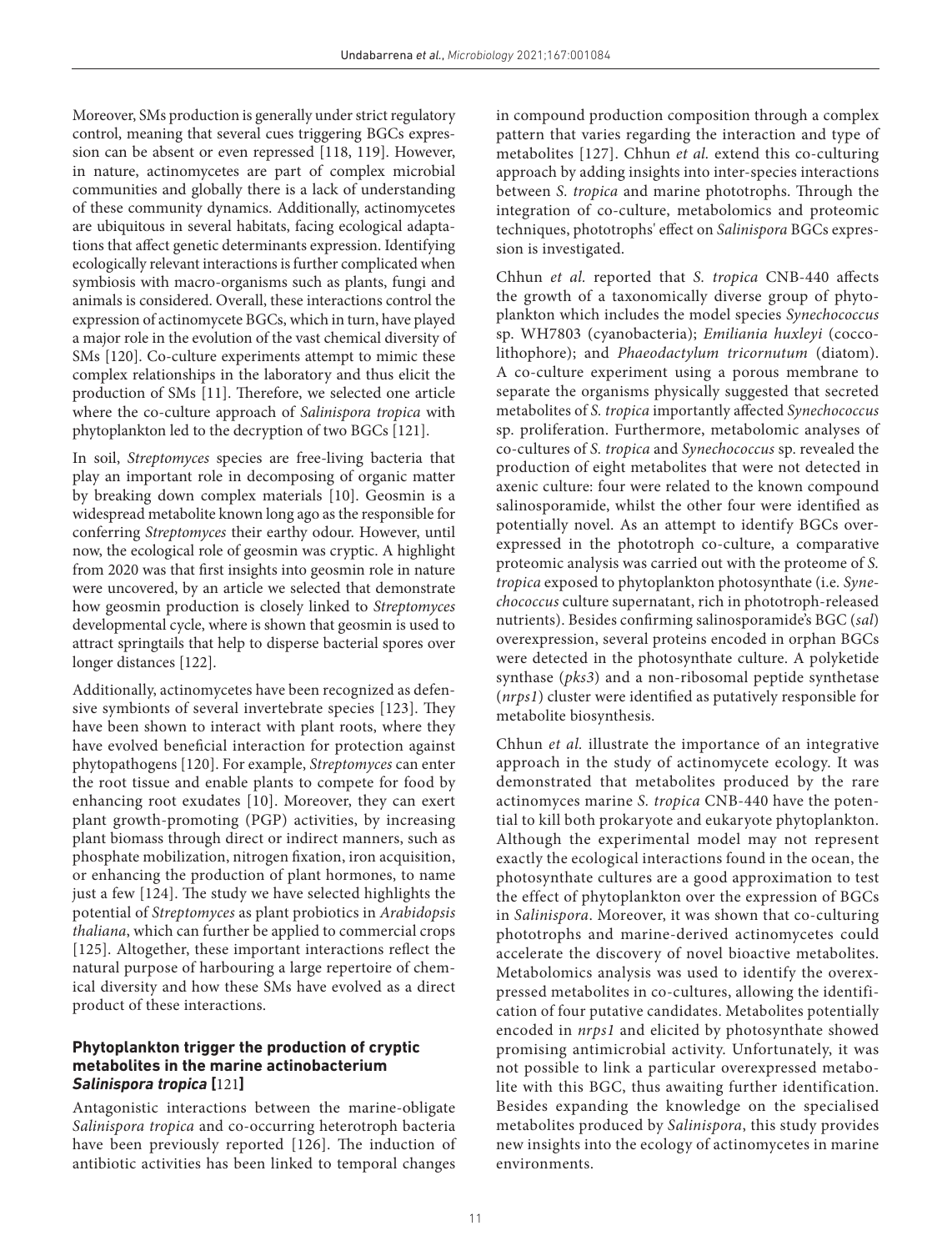## **Developmentally regulated volatiles geosmin and 2-methylisoborneol attract a soil arthropod to**  *Streptomyces* **bacteria promoting spore dispersal [**[122](#page-15-30)**]**

Geosmin is a sesquiterpenoid metabolite known for giving soil its characteristic earthy-smelling odour, produced by several actinomycetes [[128](#page-16-4)], amongst other microorganisms. Its biosynthesis involves a geosmin synthase, which catalyses the cyclization of farnesyl diphosphate to germacrene D and germacradienol, and then converts the latter to geosmin [[129\]](#page-16-5). Interestingly, genes for its biosynthesis are highly conserved in all *Streptomyces* genomes [[130](#page-16-6)]. Similarly, genes for the biosynthesis of another earthly-smell molecule, the monoterpene 2-methylisoborneol (2-MIB), are found in approximately half of sequenced *Streptomyces* genomes [[130](#page-16-6)]. The ubiquity of producing these volatile organic compounds (VOC) in streptomycetes suggests that they confer a selective advantage. However, the benefit for the producer bacteria and, therefore, geosmin's biological role remained unknown.

Becher *et al.* investigated the role of VOCs in the context of *Streptomyces* interaction with soil-dwelling arthropods, the springtails. In field experiments, springtails showed a significant attraction to traps baited with *Streptomyces coelicolor* colonies, further confirmed in laboratory Y-tube bioassay. Chemosensory responses in springtail antennae gas chromatography (GC) combined with electrophysiological antennal detection (EAD) revealed that geosmin, germacradienol, germacrene D, and 2-MIB induce sensory responses. Mutants of these VOCs (Δ*geoA*; Δ*mibAB*; and Δ*geoA* Δ*mibAB* double mutant) demonstrated that both earthy odorants are behaviourally active and serve as attractants for the springtail, guiding them for localization of food sources.

Transcriptome analyses unveil that these VOCs are intimately connected to *Streptomyces* developmental life cycle. Expression of *geoA* and *mibA-mibB* depends on the regulatory gene *bldM*, involved in aerial hyphae and spore's development [[131](#page-16-7)], further confirmed by lack of production of geosmin and 2-MIB in a Δ*bldM* mutant. Interestingly, *mibA-mibB* genes were found to form an operon with *eshA*, encoding for a cyclic nucleotide-binding protein of unclear function, which remains to be characterised. ChIP-seq showed that BldM directly regulates the *eshA-mibA-mibB* promoter; however, it does not regulate *geoA* which instead is directly regulated by WhiH, involved in correct septation of aerial hyphae during spore formation [\[132\]](#page-16-8).The production of both earthy odorants is directly coupled with spore formation via transcriptional control of key sporulation regulators.

The geosmin- and 2-MIB-mediated attraction of springtails and the correlation of these VOCs to spore formation suggested that springtails might act as vectors for spore dispersal. Authors confirmed this observation by demonstrating that it occurs via two different routes: adherence to their body surface cuticle; and passage through the gastrointestinal tract and defecation. Therefore, *Streptomyces* benefit from emitting geosmin and 2-MIB as part of their developmental programme as these volatile scents guide springtails to sporulating microcolonies, where they serve as vectors for spore dispersal over long distances. It remains to be discovered if this relation can be also observed in another soil insects or even more, expanded to other co-inhabiting animals. Further research is needed to test *Streptomyces*-springtails interaction in a community context, and to explore the role of other VOCs may act as either attractants or repellents for a comprehensive understanding of chemical ecological complex interactions.

### *Streptomyces* **endophytes promote host health and enhance growth across plant species [**[125](#page-16-1)**]**

*Streptomyces* have been previously reported to interact with plant roots either through the rhizosphere, which is the root surrounding soil; or the endophytic compartment, the niche within and between root cells [[124, 133\]](#page-16-0). Recent studies in *Arabidopsis thaliana* have revealed that streptomycetes are present and enriched in the endophytic compartment relative to that in the bulk soil [[134, 135](#page-16-9)]. Streptomycetes have also been isolated from the endophytic compartment of numerous other plant species, including crops. Taking together, both the ability of *Streptomyces* to colonize plant roots along with the extensive repertoire of SMs, makes them interesting candidates for biocontrol in crops, with a possible application as plant probiotics. To this end, Worsley *et al.* isolated *Streptomyces* endophytes from *A. thaliana* roots to test the hypothesis of beneficial effects on the host and test these strains on commercial crops plants, such as wheat.

Five strains were isolated from *A. thaliana* root microbiome (i.e*.* L2, N1, N2, M2 and M3) and compared to another three strains of the known endophyte *Streptomyces lydicus*, all selected for genome sequencing. First, eGFP-tagged *Streptomyces* strains were re-infected into *A. thaliana* roots to verify the ability of the endophyte to recolonise plants. Then, all the genome-sequenced strains were inoculated into seedlings to investigate their effect on growth. It was observed that strains were able to colonize the root surface, having a significant effect on plant biomass: strains L2, M2, and M3 gave the best enhancement of dry biomass, while the three *S. lydicus* strains had no effect. Moreover, strains N1 and N2 decreased *A. thaliana* growth. Interestingly, plant-treated with a mixture of L2, M2, and M3 gave higher growth in comparison with individual and uninoculated controls, respectively.

Genome mining and bioassays of all the eight sequenced strains revealed that they produce PGP compounds, including indole-3-acetic acid (IAA) and ACC deaminase. Moreover, they possess several BGCs involved in siderophores and antimicrobial compounds. Among them, strain N2 shows a broad-spectrum antimicrobial activity and produces filipinlike polyenes, including 14-hydroxyisochainin. N2 antifungal activity was improved two-fold in the presence of IAA, suggesting that N2 may display its activity in proximity to the plant root when competing with other microbes. Additionally, coating wheat seed with N2 protects the germinating seedlings from the take-all fungus *Gaeumannomyces graminis var*. *tritici*, an economically important wheat pathogen.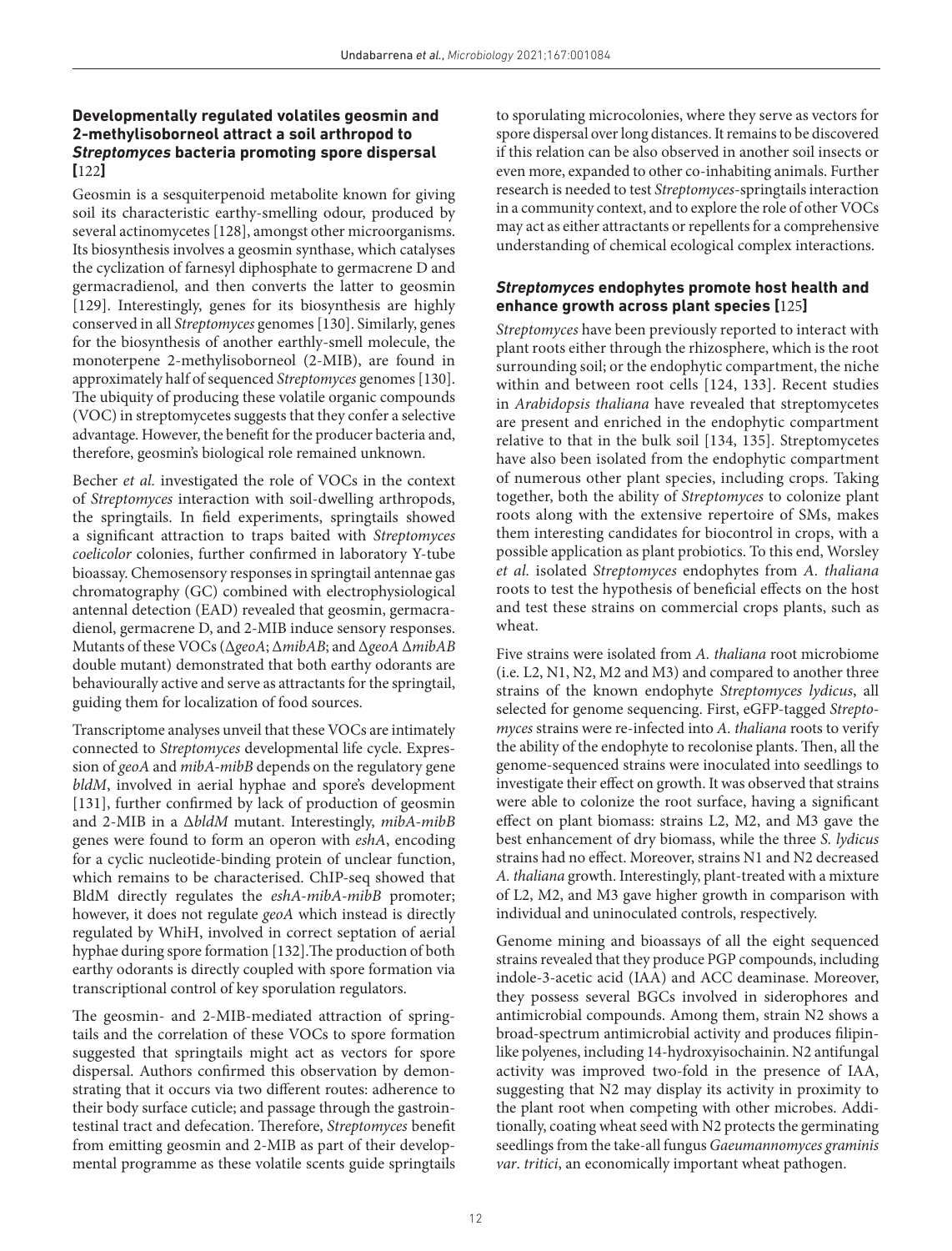In summary, this study demonstrated that introducing certain *Streptomyces* into the root microbiome provides significant benefits to host plants. However, two of the five root-associated *Streptomyces* strains showed a negative *in vitro* effect regarding *A. thaliana*'s biomass. Therefore, the effects of *Streptomyces* strains on host plants seem to be straindependent, and further research is needed to understand their role in these interactions. Nevertheless, the authors achieve to develop a system for studying the role of SMs in nature that may provide new insights to activate silent BGCs. Specifically, they demonstrate that IAA increased the antifungal activity of one of the root-associated *Streptomyces* strains, providing evidence of how external signals can affect the expression of SMs. In addition, exploring plant-*Streptomyces* interactions led to the identification of novel PGP and biocontrol agents that could be developed as active biofertilizers, as greener alternatives to pesticides currently having a negative impact in ecosystems. In future, it will be interesting to expand the testing and explore the effects of *Streptomyces* in other crops.

## **CONCLUSION**

This review highlights recent research that uses integration of perspectives to further understand actinomycete biology, focusing on four broad areas: *i)* technology and methodology; *ii)* specialised metabolites; *iii)* development and regulation; and *iv)* ecology and host interactions.

In the last decade, the genomic era opened a new roadmap for the study of SMs in actinomycetes. The accessible cost of whole-genome sequencing enabled the exploration of not only few, but whole collections of strains. Over a relatively short period of time, the amount of available genomic data increased exponentially and is bound to continue. Likewise, other omics technologies such as metabolomics and transcriptomics have experienced a similar data expansion. Consequently, it is no surprise that efforts are focused on developing computational tools to handle this big data. BiG-SLiCE and BiG-FAM have recently expanded the BiG-SCAPE family, enabling us to compare millions of BGCs, and group them into gene cluster families. Moreover, additional tools such as Qemistree, which allows hierarchical tree clustering based on chemical similarity; and NPLinker, that link both genomic and metabolomic data, permits actinomycete research to approach old problems from a different angle, such as the rediscovery of known compounds as well as prioritisation of novel BGCs.

In parallel to computational advances, synthetic biology tools such as a *Streptomyces* tailored cell-free toolkit; and the combination of CRISPR technology with quorum sensing as a means for metabolic engineering, are crucial to test the prediction-based hypotheses using wet-lab experiments. These approaches will continue to increase our understanding of the role of newly characterised BGCs. This information can then be stored in a database such as MIBiG, which will increase our ability to conduct robust comparative studies. Additionally, synthetic biology will be a key to access silent or

cryptic BGCs as well as those that are found in unculturable organisms by providing controlled conditions.

The importance of applying these latest cutting-edge technologies to fundamental actinomycete research questions has already been revealed through various major findings. This review covering just over a year of research in this field offers plenty of examples such as genomic differentiation as means to achieve division of labour for antibiotic production in *Streptomyces* colonies; a deeper understanding of the c-di-GMP regulatory cascade and the role of the enzymes involved; the use of metabologenomics focussing on a diverse phylogenetic group from polar regions and in the rare genus *Nocardia*, leading to the discovery of new compounds; or using evolutionary divergence in gene clusters for prioritisation of interesting BGCs, as well as the reverse approach starting from the structure of a novel metabolite to find the gene cluster responsible for its production. Finally, we also highlight the impact on ecological research, particularly how co-culturing can lead to the production of previously silent metabolites; how *Streptomyces* can boost plant health; and discovering the environmental role of the widely distributed geosmin.

The emergence of the SARS-CoV2 global pandemic has recently put microbiology research at the heart of finding solutions for global challenges. Microbiology research will play a key role not only during the current difficult times but also in tackling future pandemics and alleviating the devastating effects that climate crisis will bring. Another major emergency in the making is the ever-increasing levels of drug resistance. Thus, our community needs to rationally exploit the potential for discovering new compounds harboured by our beloved actinomycetes and unveiling their many other secrets. Our unprecedented times reflect the need for us to act as one community, collaborate by interconnecting and overlapping knowledge from different research fields, and ultimately integrate them into shared solutions for common problems. We hope that you can see the parallels on how integrating perspectives in the actinomycete field has led to new discoveries and that there is a motivation for this to continue as a driving force in the future of actinomycete research and more widely, within microbiology.

#### Funding information

AU was supported by Comisión Nacional de Investigación Científica y Tecnológica (FONDECYT-ANID) Postdoctorado N° 3180399. CFP was supported by funding of the São Paulo Research Foundation (FAPESP) grant N°.2018/17502–2 and Brazilian federal funding agencies Conselho Nacional de Desenvolvimento Científico e Tecnológico (CNPq) grant N°143700/2018–9. WK is supported by the Postdoctoral Research Fellowship from National Centre for Genetic Engineering and Biotechnology (BIOTEC), NSTDA, Thailand. JP is supported by Programa de Innovación y Capital Humano para la Competitividad (PINN) of The Ministry of Science, Technology and Telecommunications of Costa Rica (MICITT) grant 2-1-4-17-1-037. KV has received funding from the European Union's Horizon 2020 research and innovation programme under the Marie Sklodowska-Curie grant agreement No 765147. JKS is supported by Biotechnology and Biological Sciences Research Council (BBSRC) grant BB/S016651/1 as PDRA.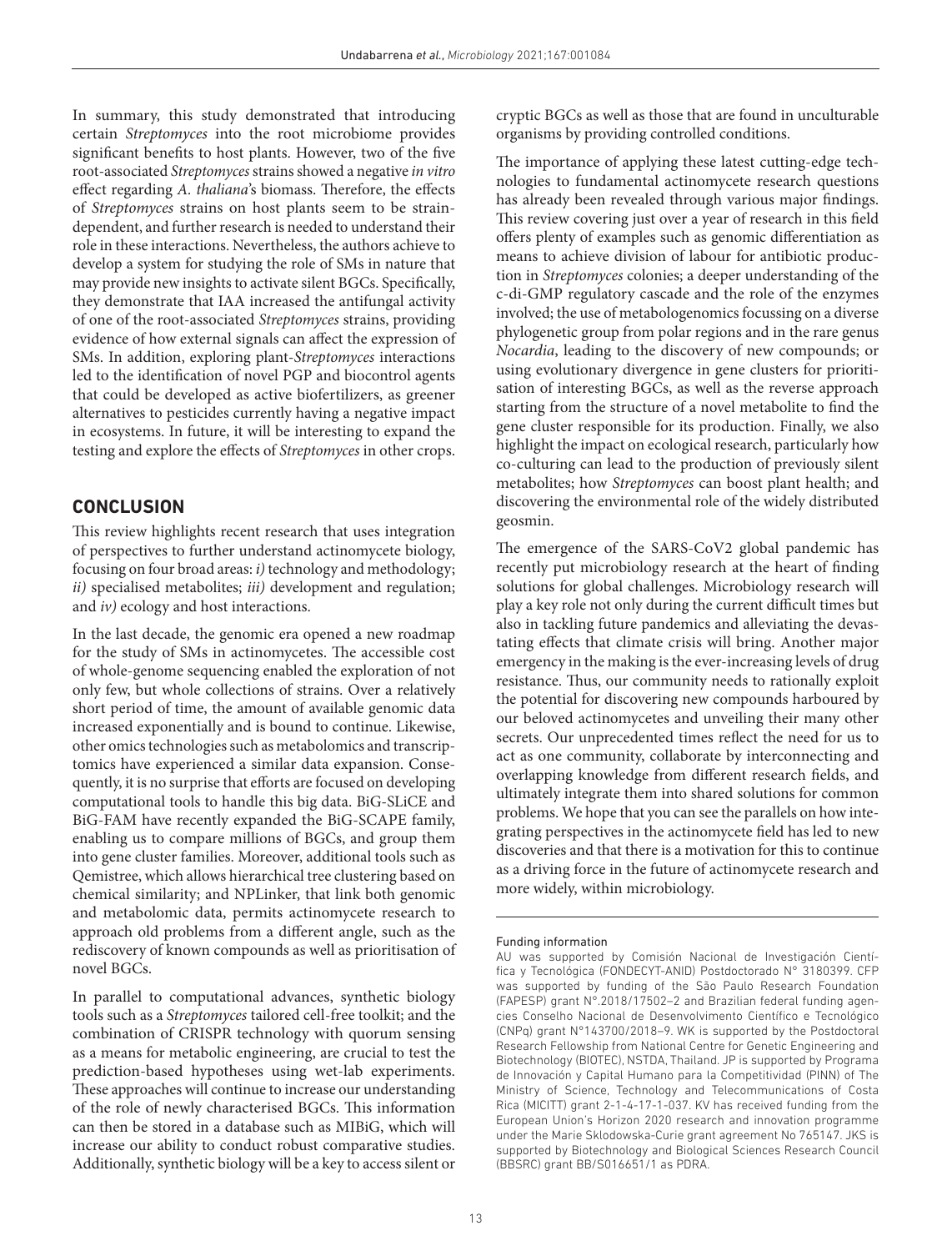#### Acknowledgements

We thank Sam Prudence, Beatriz Cámara and Lorena Fernández-Martínez for their helpful and constructive comments on the manuscript. We also thank the Microbiology Society, for their continuous support of ActinoBase.

#### Conflicts of interest

The authors declare that there are no conflicts of interest.

#### References

- <span id="page-13-0"></span>1. Prudence SMM, Addington E, Castaño-Espriu L, Mark DR, Pintor-Escobar L, *et al*. Advances in actinomycete research: An Actinobase review of 2019. *Microbiology (Reading)* 2020;166:683–694.
- <span id="page-13-1"></span>2. Barka EA, Vatsa P, Sanchez L, Gaveau-Vaillant N, Jacquard C, *et al*. Taxonomy, physiology, and natural products of actinobacteria. *Microbiol Mol Biol Rev* 2016;80:1–43.
- <span id="page-13-2"></span>3. van der Meij A, Worsley SF, Hutchings MI, van Wezel GP. Chemical ecology of antibiotic production by actinomycetes. *FEMS Microbiol Rev* 2017;41:392–416.
- <span id="page-13-3"></span>4. Medema Marnix H. Computational genomics of specialized metabolism: from natural product discovery to microbiome ecology. *mSystems* 2018;3.
- <span id="page-13-4"></span>5. Markus N, Haruo I, Moore Bradley S. Genomic basis for natura product biosynthetic diversity in the actinomycetes. *Nat Prod Rep* 2009;26:1362–1384.
- <span id="page-13-5"></span>6. Matt H, Andrew T, Barrie W. Antibiotics: past, present and future. *Curr Opin Microbiol* 2019;51:72–80.
- <span id="page-13-6"></span>7. Arryn C, Salman A, Justin N. Towards a new science of secondary metabolism. *J Antibiot* 2013;66:387–400.
- <span id="page-13-7"></span>8. Kautsar Satria A, van der Hooft Justin JJ, Dick de R, Medema Marnix H. BiG-SLiCE: A highly scalable tool maps the diversity of 1.2 million biosynthetic gene clusters. *Gigascience* 2021;10:1–17.
- Doroghazi James R, Metcalf William W. Comparative genomics of actinomycetes with a focus on natural product biosynthetic genes. *BMC Genomics* 2013;14:611.
- <span id="page-13-26"></span>10. Chater Keith F. Recent advances in understanding *Streptomyces*. *F1000Res* 2016;5:1–16.
- <span id="page-13-8"></span>11. van Bergeijk Doris A, Terlouw Barbara R, Medema Marnix H, van Wezel Gilles P. Ecology and genomics of Actinobacteria: new concepts for natural product discovery. *Nat Rev Microbiol* 2020;18:546–558.
- 12. Baltz Richard H. Gifted microbes for genome mining and natural product discovery. *J Ind Microbiol Biotechnol* 2017;44:573–588.
- 13. Emma K, Marion H, Michael M, Pidot Sacha J. Natural product discovery through microbial genome mining. *Curr Opin Chem Biol* 2021;60:47–54.
- 14. Nadine Z, Mohammad A, Tilmann W. The evolution of genome mining in microbes-a review. *Nat Prod Rep* 2016;33:988–1005.
- <span id="page-13-9"></span>15. Boddy Christopher N. Bioinformatics tools for genome mining of polyketide and non-ribosomal peptides. *J Ind Microbiol Biotechnol* 2014;41:443–450.
- 16. Amoutzias Grigoris D, Anargyros C, Dimitris M. Discovery Strategies of bioactive compounds synthesized by nonribosomal peptide synthetases and type-I polyketide synthases derived from marine microbiomes. *Marine Drugs* 2016;14:80.
- 17. Nils G, Yuriy R, Constanze P, Josef Z, Andriy L. Targeted genome mining—from compound discovery to biosynthetic pathway elucidation. *Microorganisms* 2020;8:1–17.
- 18. Luciana T, Norman R, Carla CH, Vicente Ana CP, Paul D. Biotechnological potential of streptomyces siderophores as new antibiotics. *Curr Med Chem* 2020;28:1407–1421.
- <span id="page-13-10"></span>19. Eshani A, Srishti C, Dipti S. Thiopeptides encoding biosynthetic gene clusters mined from bacterial genomes. *J Biosci* 2021;46.
- <span id="page-13-25"></span>20. Arnison Paul G, Bibb Mervyn J, Van Der Donk Wilfred A. Ribosomally synthesized and post-translationally modified peptide natural products: Overview and recommendations for a universal nomenclature. *Nat Prod Rep* 2013;30:108–160.
- 21. Kittrell Caroline G, Shah Shailey C, Halbert Matthew E, Scott Dylan H, Limbrick Emilianne M. Genomic analysis suggests *Salinispora* is a rich source of novel lanthipeptides. *Mol Genet Genomics* 2020;295:1529–1535.
- <span id="page-13-11"></span>22. Mallory C, Sam R, Matthew G, Detlev H, Noah F. A phylogenetic and functional perspective on volatile organic compound production by actinobacteria. *mSystems* 2019;4.
- 23. Laure W, Stefan S, Paolina G. Microbial volatile organic compounds in intra-kingdom and inter-kingdom interactions. *Nat Rev Microbiol* 2021;19:391–404.
- <span id="page-13-12"></span>24. Quinn Gerry A, Banat Aiya M, Abdelhameed Alyaa M, Banat Ibrahim M. Streptomyces from traditional medicine: sources of new innovations in antibiotic discovery. *J Med Microbiol* 2020;69:1040–1048.
- 25. Ramesh S, Detmer S. Marine rare actinomycetes: A promising source of structurally diverse and unique novel natural products. *Mar Drugs* 2019;17.
- 26. Hozzein Wael N, Mohamed M, Alhawsawi Sana MM, Zaky Mohamed Y, Al-Rejaie Salim S, *et al*. Flavonoids from marinederived actinobacteria as anticancer drugs. *Curr Pharm Des* 2021;27:505–512.
- 27. Law JW-F, Law LN-S, Letchumanan V, Tan LT-H, Wong SH, *et al*. Anticancer drug discovery from microbial sources: The unique mangrove streptomycetes. *Molecules* 2020;25.
- 28. Aehtesham H, Parvaiz HQ, Shouche Yogesh S. New approaches for antituberculosis leads from Actinobacteria. *Drug Discov Today* 2020;25:2335–2342.
- <span id="page-13-13"></span>29. Silver Lynn L. Challenges of antibacterial discovery. *Clin Microbiol Rev* 2011;24:71–109.
- 30. Kirstin S, Christian H. Mining and unearthing hidden biosynthetic potential. *Nat Commun* 2021;12:1–12.
- <span id="page-13-14"></span>31. Navarro-Muñoz Jorge C, Nelly S-M, Mullowney Michael W, Kautsar Satria A, Tryon James H, *et al*. A computational framework to explore large-scale biosynthetic diversity. *Nat Chem Biol* 2020;16:60–68.
- <span id="page-13-15"></span>32. Max C, Larson Charles B, Alexey M, Floros Dimitrios J, Da Silva Ricardo R, *et al*. Prioritizing Natural Product Diversity in a Collection of 146 Bacterial Strains Based on Growth and Extraction Protocols. *J Nat Prod* 2017;80:588–597.
- <span id="page-13-16"></span>33. Medema Marnix H*et al*. Minimum Information about a Biosynthetic Gene cluster HHS Public Access Author manuscript. *Nat Chem Biol* 2015;11:625–631.
- <span id="page-13-22"></span>34. Kautsar Satria A, Kai B, Simon S, Navarro-Muñoz Jorge C, Terlouw Barbara R, *et al*. MIBiG 2.0: A repository for biosynthetic gene clusters of known function. *Nucleic Acids Res* 2020;48:D454–D458.
- <span id="page-13-17"></span>35. Khorshed A, Jinfang H, Youming Z, Aiying L. Synthetic biologyinspired strategies and tools for engineering of microbial natural product biosynthetic pathways. *Biotechnology Advances* 2021;49:107759.
- <span id="page-13-23"></span>36. Lin YW, Elena H, Ling TL, Wee LY, Hwee LY, *et al*. Characterization of Cas proteins for CRISPR-Cas editing in streptomycetes. *Biotechnol Bioeng* 2019;116:2330–2338.
- <span id="page-13-24"></span>37. Rainer B, Martina A, Oksana B, Del CF, Alessandro F, *et al*. Synthetic biology approaches to actinomycete strain improvement. *FEMS Microbiol Lett* 2021;368.
- <span id="page-13-18"></span>38. Hoskisson Paul A, Seipke Ryan F. Cryptic or silent? The known unknowns, unknown knowns, and unknown unknowns of secondary metabolism. *MBio* 2020;11:1–5.
- <span id="page-13-19"></span>39. Kai B, Simon S, Katharina S, Rasmus V, Nadine Z, *et al*. AntiSMASH 5.0: Updates to the secondary metabolite genome mining pipeline. *Nucleic Acids Res* 2019;47:W81–W87.
- <span id="page-13-20"></span>40. Skinnider Michael A, Dejong Chris A, Rees Philip N, Johnston Chad W, Haoxin L, *et al*. Genomes to natural products PRediction Informatics for Secondary Metabolomes (PRISM). *Nucleic Acids Res* 2015;43:9645–9662.
- <span id="page-13-21"></span>41. de Jong A, van Hijum SAFT, Bijlsma JJE, Kok J, Kuipers OP. BAGEL: A web-based bacteriocin genome mining tool. *Nucleic Acids Res* 2006;34:W273-9.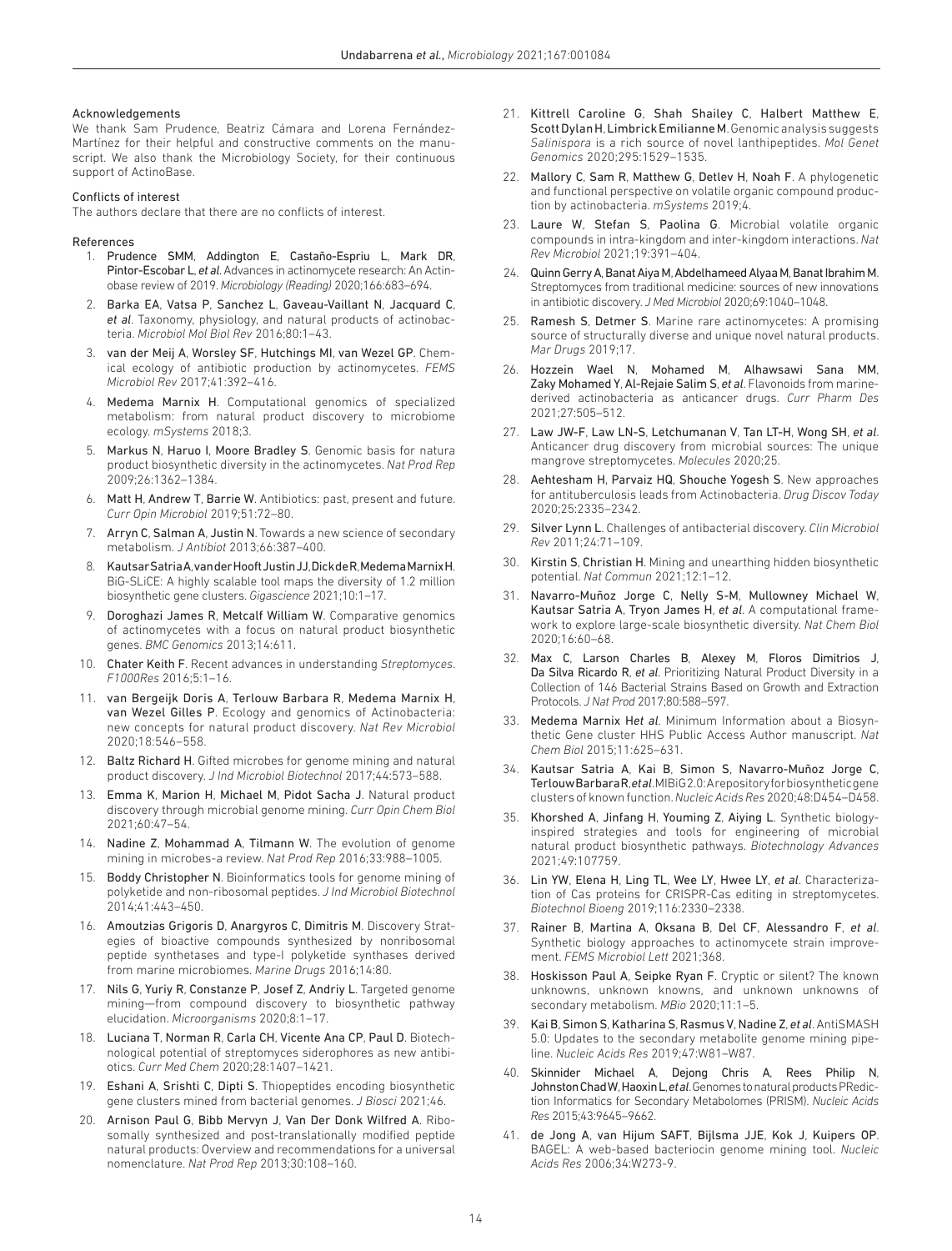- <span id="page-14-0"></span>42. Priyesh A, Shradha K, Money G, Neetu S, Debasisa M. RiPPMiner: A bioinformatics resource for deciphering chemical structures of RiPPs based on prediction of cleavage and cross-links. *Nucleic Acids Res* 2017;45:W80–W88.
- <span id="page-14-1"></span>43. Navarro-muñoz Jorge C, Nelly S, Mullowney Michael W, Satria A, Tryon James H, *et al*. A computational framework to explore large-scale biosynthetic diversity. *Nat Chem Biol* 2020;16:60–68.
- <span id="page-14-2"></span>44. Mingxun W, Carver Jeremy J, Nuno B. Sharing and community curation of mass spectrometry data with Global Natural Products Social Molecular Networking. *Nat Biotechnol* 2016;34:828–837.
- <span id="page-14-3"></span>45. Kautsar Satria A, Kai B, Simon S, Tilmann W, BiG-FAM MMH. The biosynthetic gene cluster families database. *Nucleic Acids Res* 2021;49:D490–D497.
- <span id="page-14-4"></span>46. Anupriya T, Yoshiki V-B, Gauglitz Julia M, Mingxun W, Kai D, *et al*. Chemically informed analyses of metabolomics mass spectrometry data with Qemistree. *Nat Chem Biol* 2020;17:146–151.
- <span id="page-14-5"></span>47. Medema Marnix H. The year 2020 in natural product bioinformatics: an overview of the latest tools and databases. *Nat Prod Rep* 2021;38:301–306.
- <span id="page-14-6"></span>48. Namil L, Soonkyu H, Yongjae L, Suhyung C, Bernhard P, *et al*. Synthetic biology tools for novel secondary metabolite discovery in *Streptomyces*. *J Microbiol Biotechnol* 2019;29:667–686.
- <span id="page-14-7"></span>49. Bertholt G, Govind C, Dagmara J, Tian Y, Bruton Celia J, *et al*. REDIRECT technology: PCR-targeting system in *Streptomyces coelicolor*. In: *Advances in Applied Microbiology*. pp. 107–126.
- <span id="page-14-8"></span>50. Fernández-Martínez Lorena T, Bibb Mervyn J. Use of the Meganuclease I-SceI of *Saccharomyces cerevisiae* to select for gene deletions in actinomycetes. *Sci Rep* 2014;4:1–6.
- <span id="page-14-9"></span>51. Yaojun T, Whitford Christopher M, Robertsen Helene L, Kai B, Jørgensen Tue S, *et al*. Highly efficient DSB-free base editing for streptomycetes with CRISPR-BEST. *Proc Natl Acad Sci U S A* 2019;116:20366–20375.
- <span id="page-14-10"></span>52. Medema Marnix H, Rainer B, Eriko T. *Synthetic Biology in Streptomyces Bacteria*. 1st ed. Elsevier Inc, 2011.
- <span id="page-14-11"></span>53. Jaina M, Sara C, Lowri W, Matloob Q, Salazar Gustavo A, *et al*. Pfam: The protein families database in 2021. *Nucleic Acids Res* 2021;49:D412–D419.
- <span id="page-14-12"></span>54. Jinzhong T, Gaohua Y, Yang G, Xinqiang S, Yinhua L, *et al*. Developing an endogenous quorum-sensing based CRISPRi circuit for autonomous and tunable dynamic regulation of multiple targets in *Streptomyces*. *Nucleic Acids Res* 2020;48:8188–8202.
- <span id="page-14-13"></span>55. Tian Z, Raghu R, Miron L. *BIRCH: An Efficient Data Clustering Method for Very Large Databases*. 1996.
- <span id="page-14-14"></span>56. Jain Anil K. Data clustering: 50 years beyond K-means. *Pattern Recognit Lett* 2010;31:651–666.
- <span id="page-14-15"></span>57. Kai B, Simon S, Kautsar Satria A, Medema Marnix H, Tilmann W. The antiSMASH database version 3: Increased taxonomic coverage and new query features for modular enzymes. *Nucleic Acids Res* 2021;49:D639–D643.
- <span id="page-14-16"></span>58. Palaniappan K, Chen I-MA, Chu K, Ratner A, Seshadri R, *et al*. IMG-ABC v.5.0: An update to the Img/atlas of biosynthetic gene clusters knowledgeBase. *Nucleic Acids Res* 2020;48:D422–D430.
- <span id="page-14-17"></span>59. Peter W. Similarity-based virtual screening using 2D fingerprints. *Drug Discov Today* 2006;11:1046–1053.
- <span id="page-14-18"></span>60. Kai D, Kerstin S, Sebastian B. Molecular formula identification with SIRIUS. *Metabolites* 2013;3:506–516.
- 61. Kai D, Markus F, Marcus L, Aksenov Alexander A, Alexey M, *et al*. SIRIUS 4: a rapid tool for turning tandem mass spectra into metabolite structure information. *Nat Methods* 2019;16:299–302.
- <span id="page-14-19"></span>62. Kai D, Huibin S, Marvin M, Juho R, Sebastian B. Searching molecular structure databases with tandem mass spectra using CSI:FingerID. *Proc Natl Acad Sci U S A* 2015;112:12580–12585.
- <span id="page-14-20"></span>63. Yannick DF, Roman E, Craig K, Leonid C, Janna H, *et al*. Classy-Fire: automated chemical classification with a comprehensive, computable taxonomy. *J Cheminform* 2016;8:1–20.
- <span id="page-14-21"></span>64. Ivica L, Peer B, Gmbh Biobyte Solutions. Interactive Tree Of Life (iTOL) v5: an online tool for phylogenetic tree display and annotation. 2021:1–4.
- <span id="page-14-22"></span>65. Evan B, Ram RJ, Gregory CJ. Reproducible, interactive, scalable and extensible microbiome data science using QIIME 2. *Nat Biotechnol* 2019;37:852–857.
- <span id="page-14-23"></span>66. Aron Allegra T, Gentry Emily C, McPhail Kerry L, Félix NL, Mélissa N-E, *et al*. Reproducible molecular networking of untargeted mass spectrometry data using GNPS. *Nat Protoc* 2020;15:1954–1991.
- <span id="page-14-24"></span>67. Thompson LR, Sanders JG, McDonald D, Amir A, Ladau J, *et al*. A communal catalogue reveals Earth's multiscale microbial diversity. *Nature* 2017;551:457–463.
- <span id="page-14-25"></span>68. Moore Simon J, Hung-En L, Soo-Mei C, Ming T, Seth C, *et al*. A Streptomyces venezuelae cell-free toolkit for synthetic biology. *ACS Synth Biol* 2021;10:402–411.
- <span id="page-14-26"></span>69. Yuan L. Cell-free synthetic biology: Engineering in an open world. *Synth Syst Biotechnol* 2017;2:23–27.
- <span id="page-14-27"></span>70. Filippo C, Vincent N. Synthesis of 2.3 mg/ml of protein with an all *Escherichia coli* cell-free transcription-translation system. *Biochimie* 2014;99:162–168.
- 71. Yutetsu K, Takuya U. The PURE system for the cell-free synthesis of membrane proteins. *Nat Protoc* 2015;10:1328–1344.
- 72. Barbora L, Maerkl Sebastian J. A simple, robust, and low-cost method to produce the PURE cell-free system. *ACS Synth Biol* 2019;8:455–462.
- <span id="page-14-28"></span>73. Rutledge Peter J, Challis Gregory L. Discovery of microbial natural products by activation of silent biosynthetic gene clusters. *Nat Rev Microbiol* 2015;13:509–523.
- <span id="page-14-29"></span>74. Cress Brady F, Trantas Emmanouil A, Filippos V, Linhardt Robert J, Koffas Mattheos AG. Sensitive cells: Enabling tools for static and dynamic control of microbial metabolic pathways. *Curr Opin Biotechnol* 2015;36:205–214.
- <span id="page-14-30"></span>75. Hartline Christopher J, Schmitz Alexander C, Yichao H, Fuzhong Z. Dynamic control in metabolic engineering: Theories, tools, and applications. *Metab Eng* 2021;63:126–140.
- <span id="page-14-31"></span>76. Takano E. Gamma-butyrolactones: *Streptomyces* signalling molecules regulating antibiotic production and differentiation. *Curr Opin Microbiol* 2006;9:287–294.
- <span id="page-14-32"></span>77. Hiromi N, Yasuo O, Teruhiko B, Sueharu H. Evolution of γ-butyrolactone synthases and receptors in *Streptomyces*. *Environ Microbiol* 2007;9:1986–1994.
- <span id="page-14-33"></span>78. Malpartida F, Hopwood DA. Physical and genetic characterisation of the gene cluster for the antibiotic actinorhodin in *Streptomyces coelicolor* A3(2). *Mol Gen Genet* 1986;205:66–73.
- <span id="page-14-34"></span>79. Kavita T, Gupta Rajinder K. Diversity and isolation of rare actinomycetes: An overview. *Crit Rev Microbiol* 2013;39:256–294.
- <span id="page-14-35"></span>80. Ramesh S, Detmer S. Marine rare actinomycetes: A promising source of structurally diverse and unique novel natural products. *Mar Drugs* 2019;17:249.
- <span id="page-14-36"></span>81. Brenda R-P, Natalie M-A, Dulce G-M, Chase Alexander B, Ginigini Joape GM, *et al*. Six novel species of the obligate marine actinobacterium *Salinispora*, *Salinispora cortesiana* sp. nov., *Salinispora fenicalii* sp. nov., *Salinispora goodfellowii* sp. nov., *Salinispora mooreana* sp. nov., *Salinispora oceanensis* sp. nov. and *Salinispora vitien*. *Int J Syst Evol Microbiol* 2020;70:4668–4682.
- 82. Haerin K, Sohee K, Minju K, Chaeyoung L, Inho Y, *et al*. Bioactive natural products from the genus *Salinospora*: a review. *Arch Pharm Res* 2020;43:1230–1258.
- <span id="page-14-37"></span>83. Natalie M-A, Sylvia S, Sarah B, Munnoch John T, John H, *et al*. Awakening ancient polar actinobacteria: Diversity, evolution and specialized metabolite potential. *Microbiol* 2019;165:1169–1180.
- <span id="page-14-38"></span>84. Denis A-G, Irina V, Tokovenko Bogdan T, Protasov Eugeniy S, Stanislav G, *et al*. Actinobacteria isolated from an underground lake and moonmilk speleothem from the biggest conglomeratic karstic cave in Siberia as sources of novel biologically active compounds. *PLoS One* 2016;11:1–12.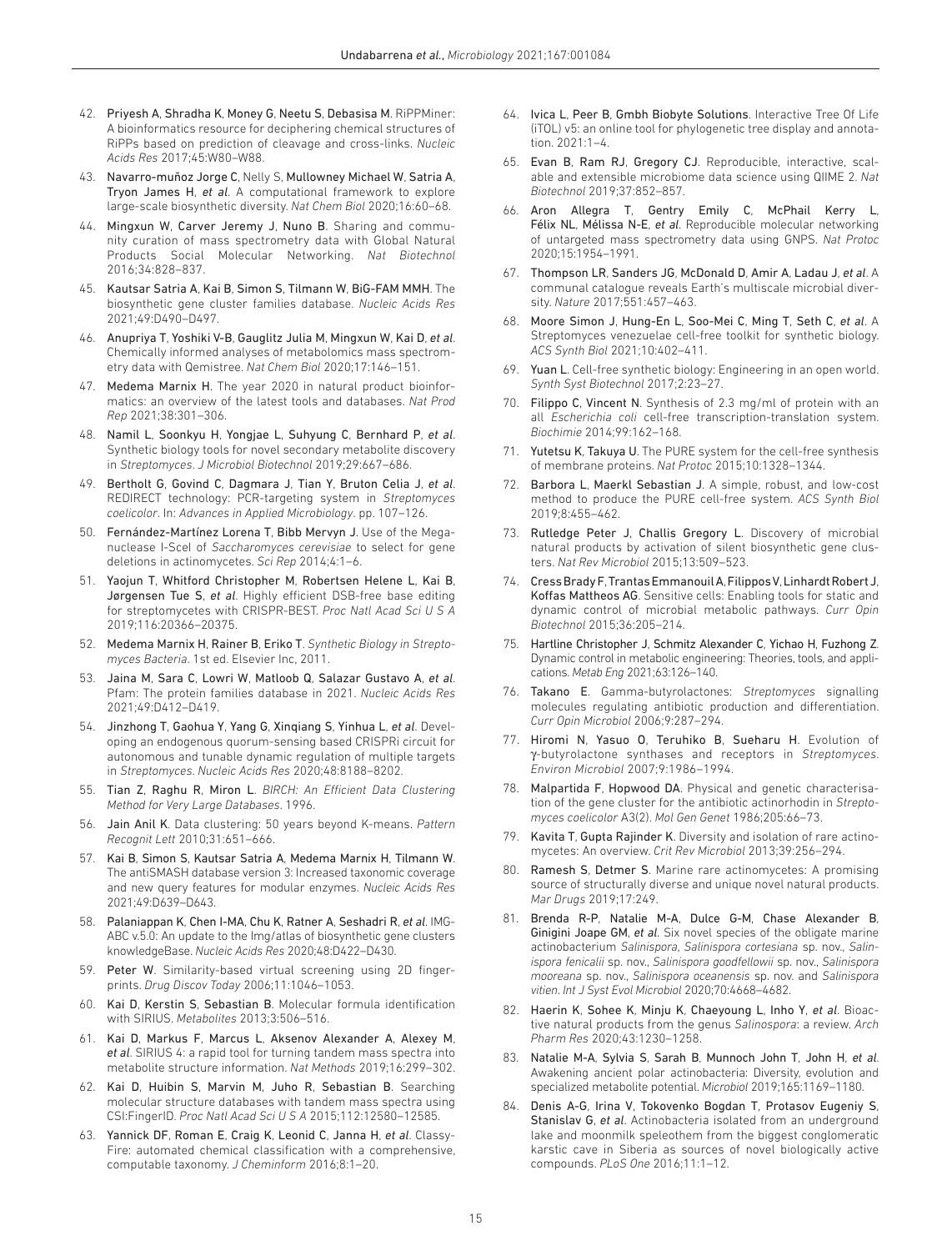- 85. Adam D, Maciejewska M, Naômé A, Martinet L, Coppieters W, *et al*. Isolation, characterization, and antibacterial activity of hardto-culture actinobacteria from cave moonmilk deposits. *Antibiotics* 2018;7:1–20.
- 86. Yunchuan L, Juan J, Xuejun H, Juan Z, Jing H, *et al*. Actinobacterial community in Shuanghe Cave using culture-dependent and -independent approaches. *World J Microbiol Biotechnol* 2019;35.
- <span id="page-15-0"></span>87. Sayed AM, Hassan MHA, Alhadrami HA, Hassan HM, Goodfellow M, *et al*. Extreme environments: microbiology leading to specialized metabolites. *J Appl Microbiol* 2020;128:630–657.
- 88. Michael G, Imen N, Roy S, Feiyang X, Bull Alan T. Rare taxa and dark microbial matter: novel bioactive actinobacteria abound in Atacama Desert soils. *Antonie van Leeuwenhoek* 2018;111:1315–1332.
- 89. Nicole B, Edwards Richard J, Amos Timothy G, D'Agostino Paul M, Carolina G-C, *et al*. Antarctic desert soil bacteria exhibit high novel natural product potential, evaluated through long-read genome sequencing and comparative genomics. *Environ Microbiol* 2020;23:3646–3664.
- <span id="page-15-1"></span>90. Daniel M, McKinnie Shaun MK, Mantri Shrikant S, Katharina S, Zeyin L, *et al*. Kaysser Leonard. comparative genomics and metabolomics in the genus *Nocardia*. *mSystems* 2020;5:1–19.
- <span id="page-15-2"></span>91. Sylvia S, Hjörleifsson EG, Andrew R, van der Hooft Justin JJ, Hughes Alison H, *et al*. Comparative metabologenomics analysis of polar *Actinomycetes*. *Mar Drugs* 2021;19:103.
- <span id="page-15-3"></span>92. Culp Elizabeth J, Nicholas W, Wenliang W, Fiebig-Comyn Aline A, Pang HY, *et al*. Evolution-guided discovery of antibiotics that inhibit peptidoglycan remodelling. *Nature* 2020;578:582–587.
- <span id="page-15-4"></span>Zdouc Mitja M, Alanjary Mohammad M, Zarazúa Guadalupe S, Sonia M, Max C, *et al*. A biaryl-linked tripeptide from Planomonospora reveals a widespread class of minimal RiPP gene clusters. *Cell Chem Biol* 2021:1–7.
- <span id="page-15-5"></span>94. Van Der Hooft Justin JJ, Hosein M, Anelize B, Dorrestein Pieter C, Duncan Katherine R, *et al*. Linking genomics and metabolomics to chart specialized metabolic diversity. *Chem Soc Rev* 2020;49:3297–3314.
- <span id="page-15-6"></span>95. Hjörleifsson EG, Andrew R, van der Hooft Justin JJ, Duncan Katherine R, Sylvia S, *et al*. Ranking microbial metabolomic and genomic links in the NPLinker framework using complementary scoring functions. *bioRxiv* 2020;2020.06.12.148205.
- <span id="page-15-7"></span>96. Madeleine E, Bin KK, Louis-felix N, Joe W, Christopher C, *et al*. MolNetEnhancer: Enhanced molecular networks by integrating metabolome mining and annotation tools. *Metabolites* 2019;9:144.
- <span id="page-15-8"></span>97. Medema Marnix H, Renzo K, Oliver GF, *et al*. The Minimum Information about a Biosynthetic Gene cluster (MIBiG) specification. *Nat Chem Biol* 2015;11:625–631.
- <span id="page-15-9"></span>98. Nicholas W, McArthur Andrew G, Wright Gerard D. Phylogenetic reconciliation reveals the natural history of glycopeptide antibiotic biosynthesis and resistance. *Nat Microbiol* 2019;4:1862–1871.
- <span id="page-15-10"></span>99. Blackman Steve A, Smith Thomas J, Foster Simon J. The role of autolysins during vegetative growth of Bacillus subtilis 168. *Microbiology (Reading)* 1998;144:73–82.
- <span id="page-15-11"></span>100. Funk MA, van der Donk WA. Ribosomal natural products, tailored to fit. *Acc Chem Res* 2017;50:1577–1586.
- <span id="page-15-12"></span>101. Zdouc Mitja M, Marianna I, Sonia M, Max C, Stefano D, *et al*. Planomonospora: A metabolomics perspective on an underexplored actinobacteria genus. *J Nat Prod* 2021.
- <span id="page-15-13"></span>102. Chen Carton W, Hung HC, Hsuan LH, Hui TH, Ralph K. Once the circle has been broken: Dynamics and evolution of *Streptomyces* chromosomes. *Trends Genet* 2002;18:522–529.
- <span id="page-15-14"></span>103. Zheren Z, Chao D, Frederique de B, Michael L, Apostolos L, *et al*. Antibiotic production in *Streptomyces* is organized by a division of labour through terminal genomic differentiation. *bioRxiv*  $2019.1 - 10$
- <span id="page-15-15"></span>104. Kelemen Gabriella H, Viollier Patrick H, Tenor Jennifer L, Laura M, Buttner Mark J, *et al*. A connection between stress and

development in the multicellular prokaryote *Streptomyces* coelicolor A3(2. *Mol Microbiol* 2001;40:804–814.

- <span id="page-15-16"></span>105. McLean Thomas C, Rebecca L, Natalia T, Hoskisson Paul A, Al Bassam Mahmoud M, *et al*. Sensing and responding to diverse extracellular signals: An updated analysis of the sensor kinases and response regulators of *Streptomyces* species. *Microbiol* 2019;165:929–952.
- 106. McCormick Joseph R, Klas F. Signals and regulators that govern *Streptomyces* development. *FEMS Microbiol Rev* 2012;36:206–231.
- 107. Matthew H, Hoskisson Paul A, Govind C, Buttner Mark J. Sensing and responding to diverse extracellular signals? Analysis of the sensor kinases and response regulators of *Streptomyces coelicolor* A3(2). *Microbiology (Reading)* 2004;150:2795–2806.
- <span id="page-15-17"></span>108. Andreas L, Wörmann Mirka E, Natalia T. Nucleotide second messengers in *Streptomyces*. *Microbiol (United Kingdom)* 2019;165:1153–1165.
- <span id="page-15-18"></span>109. Julian H, Alina NS, Al-Bassam Mahmoud M, Sandra L, Elliot Marie A, *et al*. Specialized and shared functions of diguanylate cyclases and phosphodiesterases in *Streptomyces* development. *Mol Microbiol* 2020;114:808–822.
- <span id="page-15-19"></span>110. Dyson P, Schrempf H. Genetic instability and DNA amplification in *Streptomyces lividans* 66. *J Bacteriol* 1987;169:4796–4803.
- <span id="page-15-20"></span>111. Bush Matthew J, Natalia T, Susan S, Klas F, Buttner Mark J. C-di-GMP signalling and the regulation of developmental transitions in streptomycetes. *Nat Rev Microbiol* 2015;13:749–760.
- <span id="page-15-21"></span>112. Natalia T, Schumacher Maria A, Susan S, Babu CN, Findlay Kim C, *et al*. Tetrameric c-di-GMP mediates effective transcription factor dimerization to control *Streptomyces* development. *Cell* 2014;158:1136–1147.
- <span id="page-15-22"></span>113. Gallagher Kelley A, Schumacher Maria A, Bush Matthew J, Bibb Maureen J, Govind C, *et al*. c-di-GMP arms an anti-σ to control progression of multicellular differentiation in *Streptomyces*. *Mol Cell* 2020;77:586–599.
- <span id="page-15-23"></span>114. Al-Bassam Mahmoud M, Julian H, Alina NS, Sandra L, Natalia T. Expression patterns, genomic conservation and input into developmental regulation of the GGDEF/EAL/HD-GYP domain proteins in *Streptomyces*. *Front Microbiol* 2018;9:1–11.
- <span id="page-15-24"></span>115. Jenal U, Reinders A, Lori C. Cyclic di-GMP: Second messenger extraordinaire. *Nat Rev Microbiol* 2017;15:271–284.
- <span id="page-15-25"></span>116. Fernández-Martínez Lorena T, Chiara B, Pablo G-EJ, Bibb Maureen J, Al-Bassam Mahmoud M, *et al*. New insights into chloramphenicol biosynthesis in *Streptomyces venezuelae* ATCC 10712. *Antimicrob Agents Chemother* 2014;58:7441–7450.
- <span id="page-15-26"></span>117. Roman M, Olga T, Desirèe N, Thomas P, Zechel David L, *et al*. Secondary nucleotide messenger c-di-GMP exerts a global control on natural product biosynthesis in streptomycetes. *Nucleic Acids Res* 2020;48:1583–1598.
- <span id="page-15-27"></span>118. Van Wezel Gilles P, McDowall Kenneth J. The regulation of the secondary metabolism of *Streptomyces*: New links and experimental advances. *Nat Prod Rep* 2011;28:1311–1333.
- 119. van der Heul HU, Bilyk BL, McDowall KJ, Seipke RF, van Wezel GP. Regulation of antibiotic production in *Actinobacteria*: new perspectives from the post-genomic era. *Nat Prod Rep* 2018;35:575–604.
- <span id="page-15-28"></span>120. Seipke Ryan F, Martin K, Matthew H. *Streptomyces* as symbionts: An emerging and widespread theme? *FEMS Microbiol Rev* 2012;36:862–876.
- <span id="page-15-29"></span>121. Chhun A, Sousoni D, Aguiló-Ferretjans MDM, Song L, Corre C, *et al*. Phytoplankton trigger the production of cryptic metabolites in the marine actinobacterium Salinispora tropica. *Microb Biotechnol* 2021;14:291–306.
- <span id="page-15-30"></span>122. Becher Paul G, Vasiliki V, Bibb Maureen J, Bush Matthew J, Molnár Béla P, *et al*. Developmentally regulated volatiles geosmin and 2-methylisoborneol attract a soil arthropod to *Streptomyces* bacteria promoting spore dispersal. *Nat Microbiol* 2020;5:821–829.
- <span id="page-15-31"></span>123. Martin K. Actinobacteria as mutualists: general healthcare for insects? *Trends Microbiol* 2009;17:529–535.